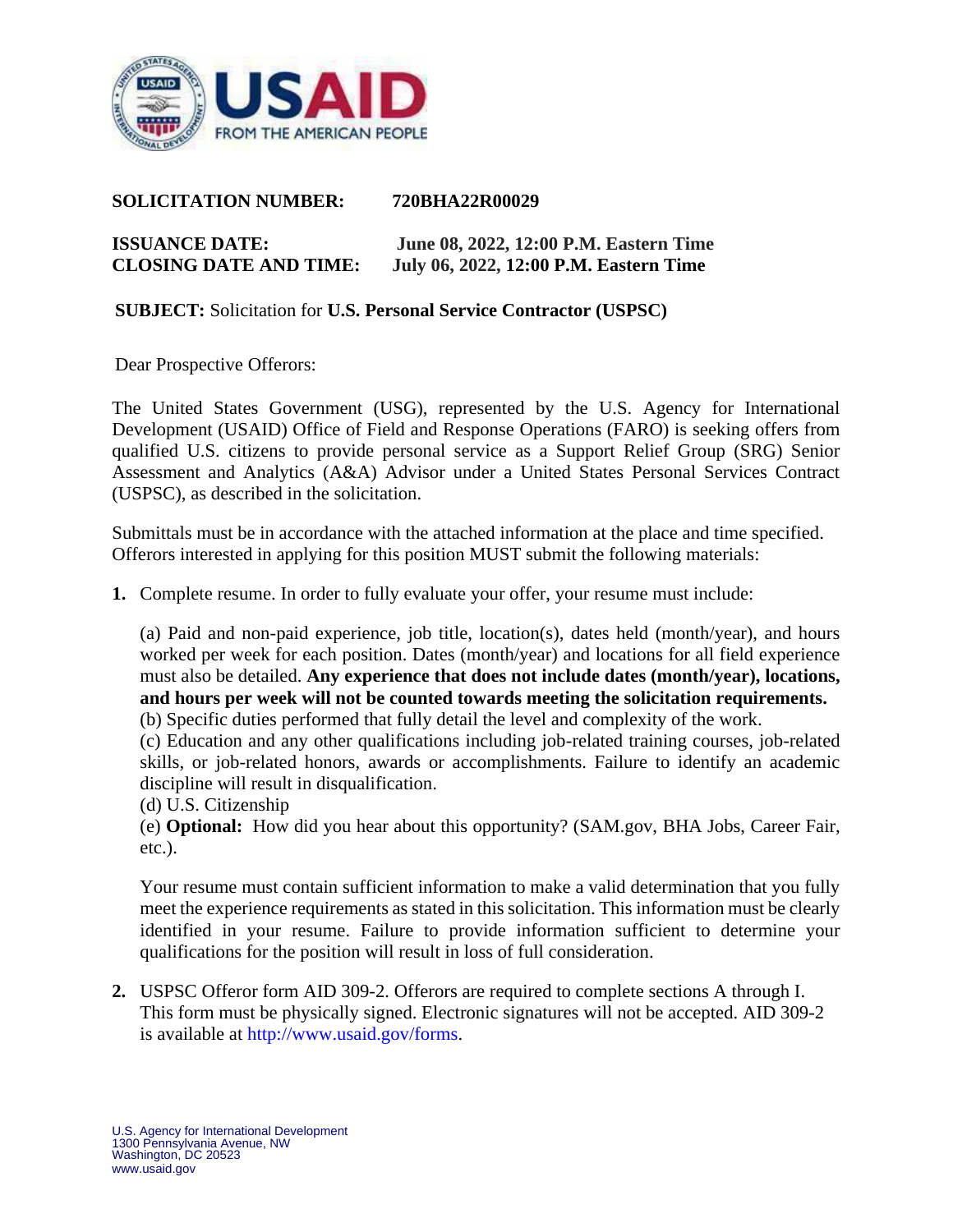### **NOTE REGARDING ENSURING ADEQUATE COVID-19 SAFETY PROTOCOLS FOR FEDERAL CONTRACTORS**

The contractor will be required to show proof that the contractor is fully vaccinated against COVID-19 on or before the first date of onboarding, or submit an approved reasonable accommodation to the CO. If the contractor does not meet this requirement the contract may be terminated.

### **NOTE REGARDING UNIQUE ENTITY IDENTIFIER (UEI) NUMBER AND THE SYSTEM FOR AWARD MANAGEMENT**

All USPSCs with a place of performance in the United States are required to have a Unique Entity Identifier (UEI) number and be registered in the System for Award Management (SAM) database prior to receiving an award. You will be disqualified if you either fail to comply with this requirement or if your name appears on the excluded parties list. The selectee will be provided with guidance regarding this registration.

NOTE: As of March 28, 2018, all new SAM.gov entity registrations will now require a signed notarized letter identifying the authorized Entity administrator for the entity associated with the UEI number. Additional information on the format of the notarized letter and where to submit can be found via the below Federal Service Desk link:

[https://www.fsd.gov/fsd-gov/answer.do?sysparm\\_kbid=d2e67885db0d5f00b3257d321f96194b&](https://www.fsd.gov/fsd-gov/answer.do?sysparm_kbid=d2e67885db0d5f00b3257d321f96194b&)

[sysparm\\_search=kb0013183](https://www.fsd.gov/fsd-gov/answer.do?sysparm_kbid=d2e67885db0d5f00b3257d321f96194b&)

Instructions to obtain a UEI can be found via th[e](https://www.fsd.gov/gsafsd_sp?id=kb_article_view&sysparm_article=KB0050039&sys_kb_id=52b5053e1bee8d54937fa64ce54bcbb3&spa=1) [SAM.gov](https://www.fsd.gov/gsafsd_sp?id=kb_article_view&sysparm_article=KB0050039&sys_kb_id=52b5053e1bee8d54937fa64ce54bcbb3&spa=1) link.

Offerors can expect to receive a confirmation email when offer materials have been received. Offerors should retain for their records copies of all enclosures which accompany their offers. Your complete resume must be emailed to:

**FARO Recruitment Team** E-Mail Address: [BHA.FARORecruitment@usaid.gov](mailto:BHA.FARORecruitment@usaid.gov) Website: [www.BHAjobs.net](http://www.bhajobs.net/)

Any questions on this solicitation may be directed to the FARO Recruitment Team via the information provided above.

Sincerely,

Digitally signed by Sonja Stroud-Good Stade Gooden Date: 2022.06.02 16:45:55 -04'00'

Sonja Stroud-Gooden Contracting Officer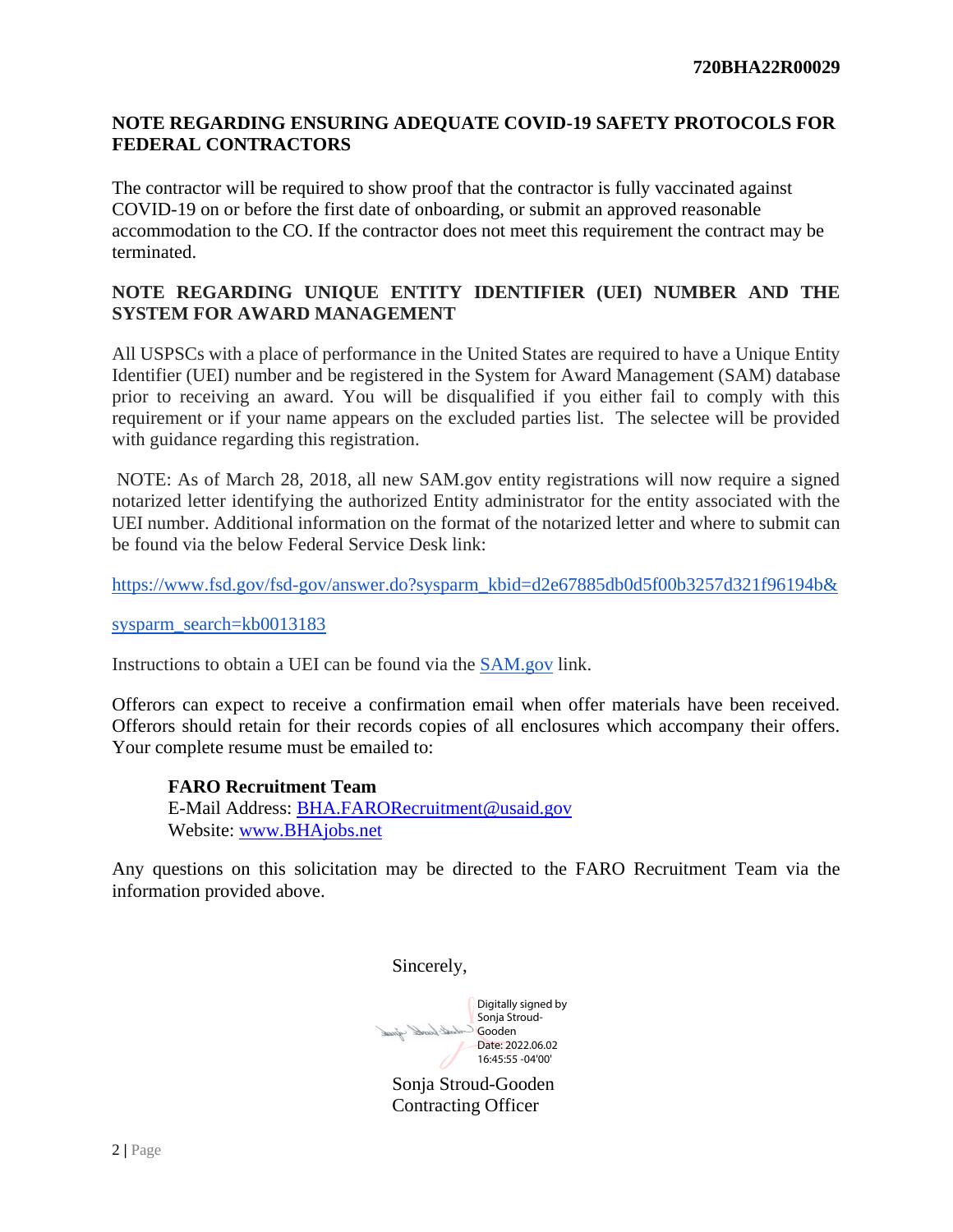# **I. GENERAL INFORMATION**

## **1. SOLICITATION NO.:** 720BHA22R00029

### **2. ISSUANCE DATE:** June 08, 2022

**3. CLOSING DATE AND TIME FOR RECEIPT OF OFFERS:** July 06, 2022 12:00 P.M. Eastern Time

**4. POINT OF CONTACT:** FARO Recruitment Team, [BHA.FARORecruitment@usaid.gov](mailto:BHA.FARORecruitment@usaid.gov)

**5. POSITION TITLE:** Support Relief Group (SRG) Senior Assessment and Analytics (A&A) Advisor.

**6. MARKET VALUE: \$95,973 - \$124,764** equivalent to **GS-14** (not eligible for locality pay)

**Salaries over and above the top of the pay range will not be entertained or negotiated.**

### **7. PERIOD OF PERFORMANCE:** Five (5) years

### STATEMENT OF LIMITATIONS ON PERIOD AND PLACE OF PERFORMANCE:

The purpose of this contract is to establish an employee/employer relationship with the contractor to perform services on a temporary, on-call, basis as part of the SRG. BHA intends to contract for these services for a maximum of 250 days per calendar year. Activation days vary but will not exceed 250 days during each contract year.

The level of effort anticipated under this contract will be provided within the terms of this contract at times mutually agreed to by BHA and the contractor. Upon identification of a temporary need within the scope of work, BHA will contact the contractor and provide the following information:

- 1. Date contractor is needed to report to BHA or assignment in the field
- 2. Duration of Assignment
- 3. Place of Performance

The contractor will notify BHA within 24 hours of availability. At the time the contractor accepts the assignment, he/she is expected to commit for the duration of the assignment. While the contractor will be required to commit to a certain time period, it is understood that the exigencies of a disaster may require the assignment to be extended (not to exceed 250 days). The contractor shall notify BHA at the time of commitment if their existing schedule would preclude an extension. Notification of schedule conflicts shall not necessarily disqualify the contractor from the assignment but will simply assist BHA in recruiting a replacement. Subsequently, if the contractor agrees to an extension of the duration of a particular assignment, thereafter, the contractor will be required to give BHA 10 days' notice for release from the assignment.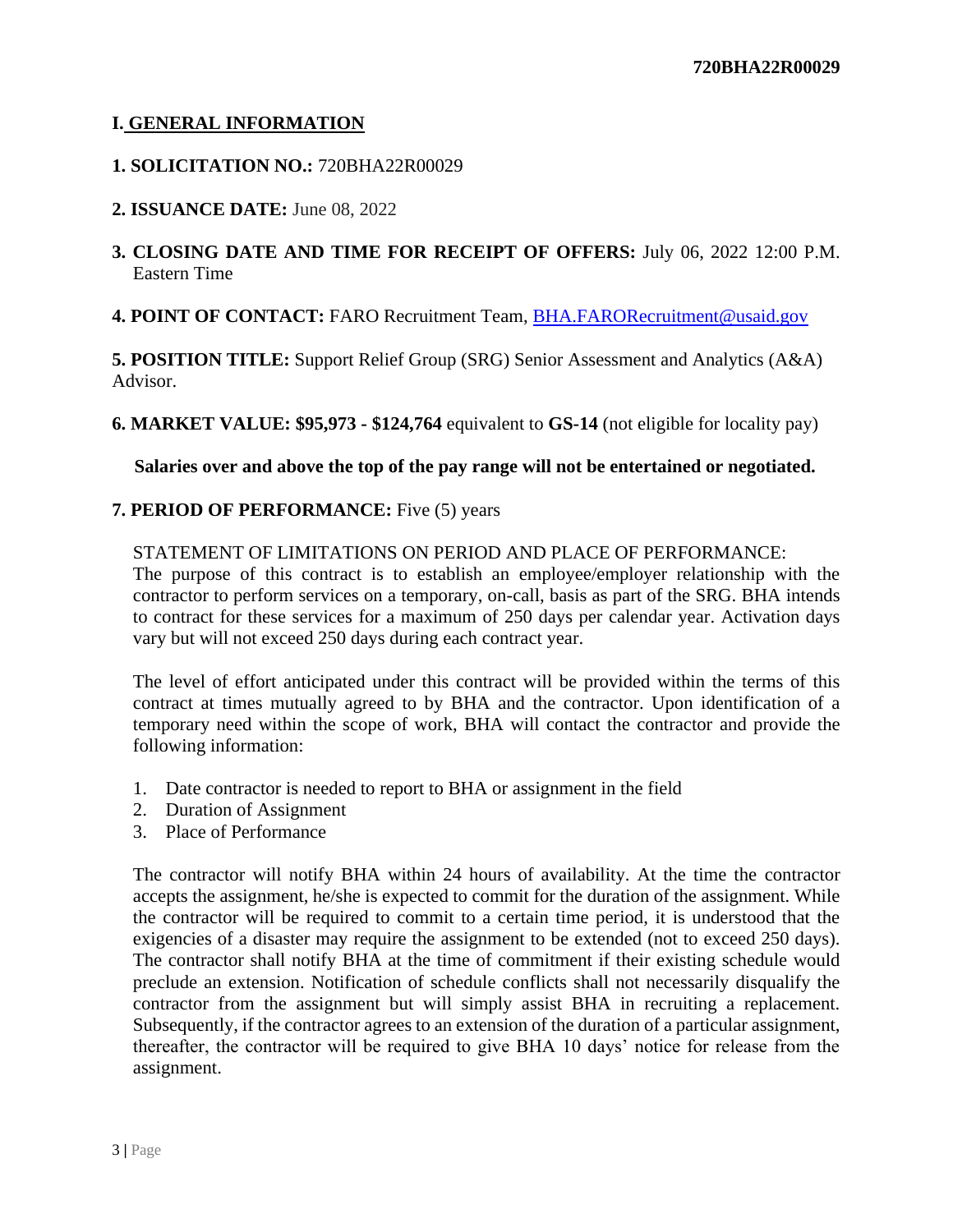# **8. PLACE OF PERFORMANCE:** Worldwide

### **9. ELIGIBLE OFFERORS:** U.S. Citizens

**10. SECURITY LEVEL REQUIRED:** Ability to obtain and maintain a Secret up to Top Secret/Sensitive Compartmented Information level clearance as provided by USAID.

## **11. STATEMENT OF DUTIES**

#### POSITION DESCRIPTION

## **BACKGROUND**

The United States Agency for International Development (USAID)'s Bureau for Humanitarian Assistance (BHA) is responsible for facilitating and coordinating U.S. Government (USG) humanitarian assistance overseas in response to all types of international disasters, including slowonset disasters such as droughts or famine, natural disasters such as earthquakes or floods, or manmade disasters such as conflict or war. BHA is responsible for planning, coordinating, developing, achieving, monitoring, and evaluating international humanitarian assistance falling into two conceptual areas:

- *Humanitarian Response* activities comprise needs-based humanitarian assistance provided to save lives, alleviate suffering, and protect human dignity during and in the aftermath of emergencies. Humanitarian assistance is grounded in humanitarian principles and is directed toward the most vulnerable populations.
- *Early Recovery, Risk Reduction, and Resilience* (ER4) activities will set the initial foundations for longer-term recovery as appropriate, and will work in close conjunction with humanitarian assistance. Early recovery is an approach that supports communities impacted by crises to protect and restore basic systems and service delivery. Early recovery builds on humanitarian response efforts and establishes the initial foundations of long-term recovery. Early recovery activities are implemented for a specified, appropriate timeframe that assists populations recovering from an identifiable shock. Risk reduction is the prevention of new and reduction of existing disaster risk and management of residual risk, which contributes to strengthening resilience and to the achievement of sustainable development. Resilience is the ability of people, households, communities, countries, and systems to mitigate, adapt to, and recover from shocks and stresses in a manner that reduces chronic vulnerability and facilitates inclusive growth.

BHA has seven offices, as follows:

The Bureau's three geographic offices are: (1) Office of Africa; (2) Office of Asia, Latin America and the Caribbean; and (3) the Office of the Middle East, North Africa and Europe. Each geographic office designs, provides, and assesses humanitarian assistance for their respective regions, including assistance related to responding to, recovering from, and reducing the risk of man-made and natural disasters, while linking with other USAID investments that build resilience.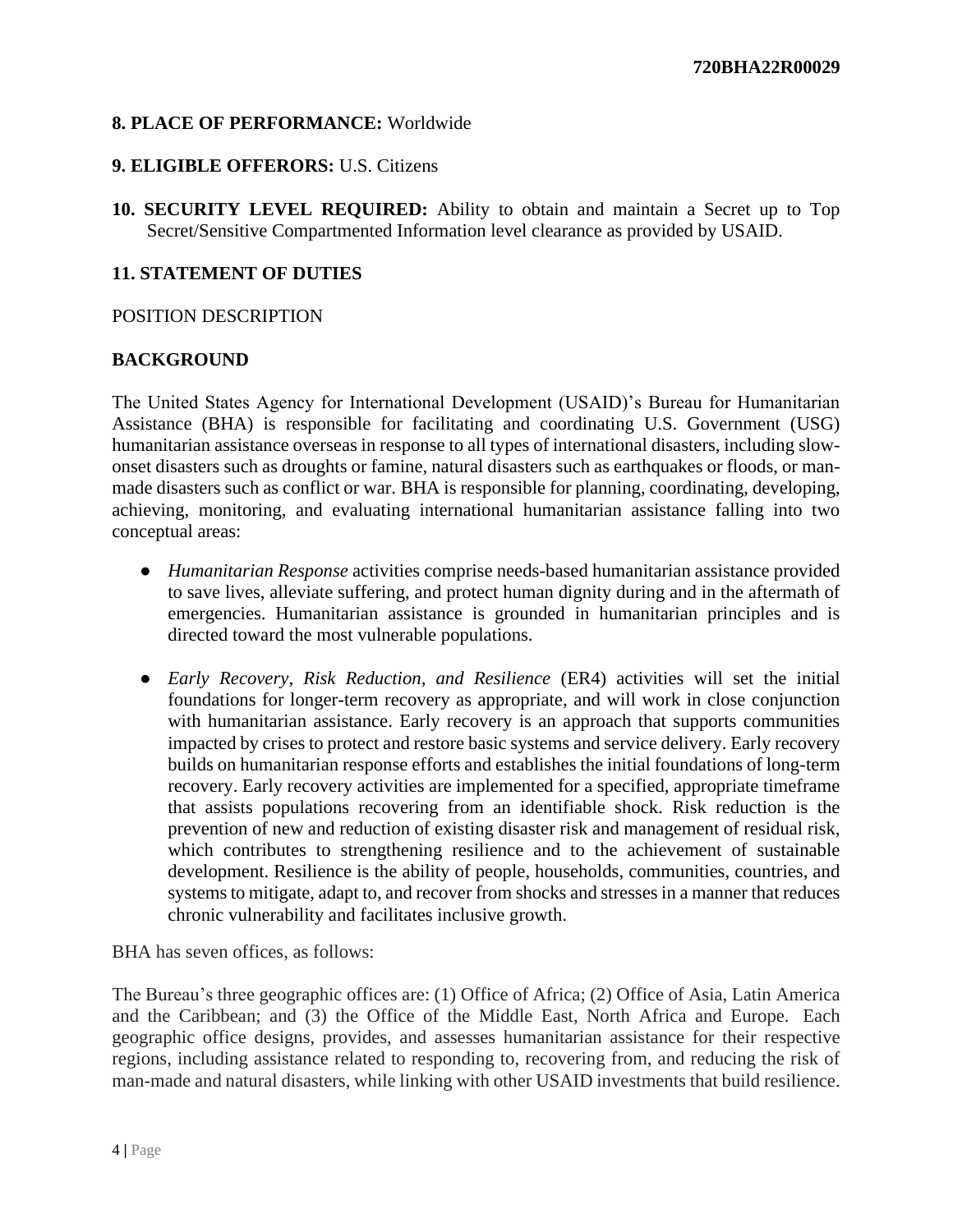The Office of Global Policy, Partnerships, Programs, and Communications (G3PC) shapes and influences USAID's role within the international humanitarian system; leads engagement on a range of policy, programmatic, and operational issues; and positions the Agency to influence collective response to emergency needs across the globe.

The Office of Technical and Program Quality (TPQ) leads the Bureau's efforts to provide highquality programmatic and technical leadership, oversight, and guidance. In addition, TPQ leads the Bureau's external engagement with academia and coordinates research to advance the effectiveness, efficiency, and impact of humanitarian and multi-year programming.

The Office of Humanitarian Business and Management Operations (HBMO) is responsible for maintaining 24/7 operability by providing leadership, planning, quality assurance, technical expertise, and process management. HBMO ensures effective stewardship of the Bureau's support services, including workforce planning, staffing, financial management, internal controls, facilities operations and infrastructure.

The Office of Field and Response Operations (FARO) leads and manages operational assistance and the purchase and delivery of goods and services in response to declared foreign disasters and international humanitarian needs in key functional areas, including supply-chain management, procurement, logistics, oversight, and operational coordination with the U.S. military.

## INTRODUCTION

The Support Relief Group (SRG) is a program developed by BHA to satisfy its growing need for surge capacity. In response to numerous disasters worldwide, it became clear that BHA could not find, in a timely manner, adequate staff to cover all positions in the field and in Washington, and to backfill for permanent staff deploying to the field. The SRG program brings on board select candidates who could work on a part-time intermittent basis, for no more than 250 days per calendar year, and who can be deployed within hours to facilitate BHA's response to disasters, or to backfill staff in Washington and other locations. SRG positions are contracted for five years.

The activation of the SRG Senior Assessment and Analytics (A&A) Advisor will be coordinated with BHA/TPQ. The SRG A&A Advisor provides integral support to the Disaster Data Assessments and Information Management (DDAIM) Team in TPQ. DDAIM assists with information and data related to early warning, early response, and risk analysis, supporting BHA with contextual analytics, assessment, technology, and information management for improved humanitarian coordination and informed, evidence based, decision making. Working across response, early recovery, and risk reduction portfolios, the Team supports digital transformation efforts within BHA and within the broader humanitarian architecture. The Team's technical leadership and guidance supports BHA's combined efforts to deliver targeted, timely, and appropriate humanitarian assistance to disaster-affected populations. The Team works towards this goal by providing stakeholders with situational awareness visualizations, response decision support, and data-related capacity building for disaster-affected contexts. Engaging with the broader humanitarian community, the Team supports programs and policies that strengthen the humanitarian data ecosystem for disaster response, improve coordination, and deliver useful realtime data and analysis to responses worldwide.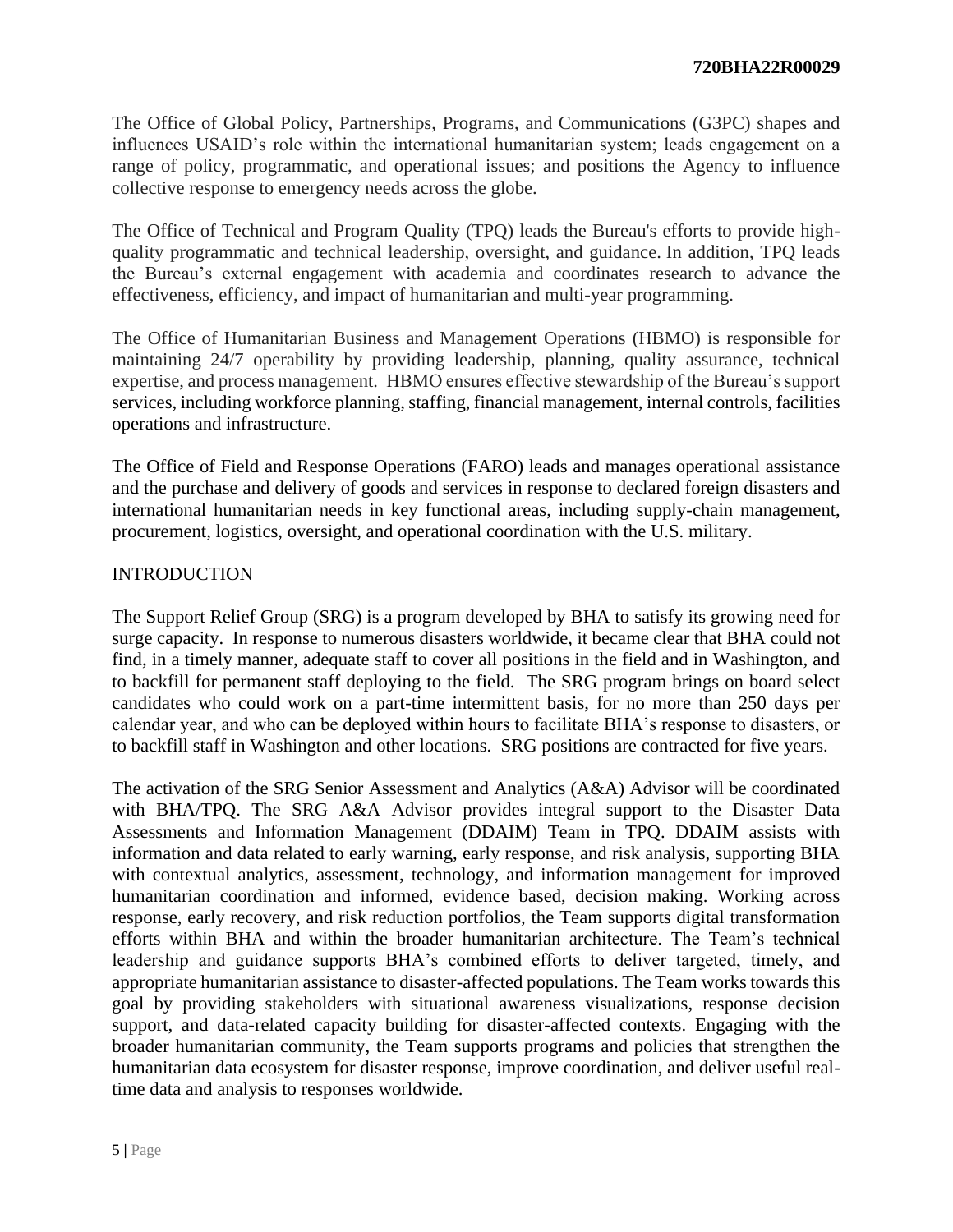The Support Relief Group (SRG) is a program developed by BHA to satisfy its growing need for surge capacity. The primary roles of SRG contactors include intermittent backfill for permanent staff overseas, covering vacancies domestically, and responding to numerous disasters worldwide in a timely manner. Currently, about half of all SRG activations are domestic and half are overseas in various capacities.

The SRG program brings on board select candidates who work for discrete periods, on an intermittent basis for no more than 250 days per calendar year, and can be deployed within hours to facilitate BHA's response to disasters, or to backfill staff in Washington and other locations. SRG staff can be used for as little as a day or up to several months at a time. SRG positions are contracted for an initial period of one year with the option to extend up to five years.

The SRG program is managed by the Surge Staffing Team in the Response Resources Division. This team maintains information for all SRG personnel, providing information to the rest of BHA on their availability, skills and previous BHA experience. Surge Staffing Team assists the program offices within BHA in choosing the best qualified SRG for any specific task, and provides administrative and personnel support to existing SRG. Each SRG incumbent will provide enhancement to the BHA team according to his/her skills. They will be considered part of BHA/Washington resources that can be deployed worldwide.

# **OBJECTIVE**

BHA requires the services of a SRG Senior A&A Advisor in order to meet its objectives to improve the quality of humanitarian response strategies through the use of accurate assessment, data, and analytics in its responses to humanitarian crises worldwide.

BHA seeks an experienced professional who is motivated to help BHA significantly change and improve the way in which it uses assessment, data, and analytics in its responses. The SRG Senior A&A Advisor must have a vision for assessment, data, and analytics in the humanitarian field and must be driven to try to achieve organization-wide improvements through consistent guidance, capacity building, and direct response support.

The DDAIM Team seeks a highly qualified professional with significant experience implementing humanitarian, transition, or development programs. The ideal candidate will be a highly effective team member; technically highly qualified; motivated, organized, and diplomatic; and able to manage stress well.

# **DUTIES AND RESPONSIBILITIES**

Coordination & Strategy Development

- Working closely with the DDAIM Team Leader and Deputy Team Leader, coordinate assigned strategic processes to allow the DDAIM Team and BHA to continue to integrate data and evidence into decision making, adopt modern digital practices, and support the digital transformation of the humanitarian community.
- Facilitate DDAIM's support to BHA's work on a digital action plan.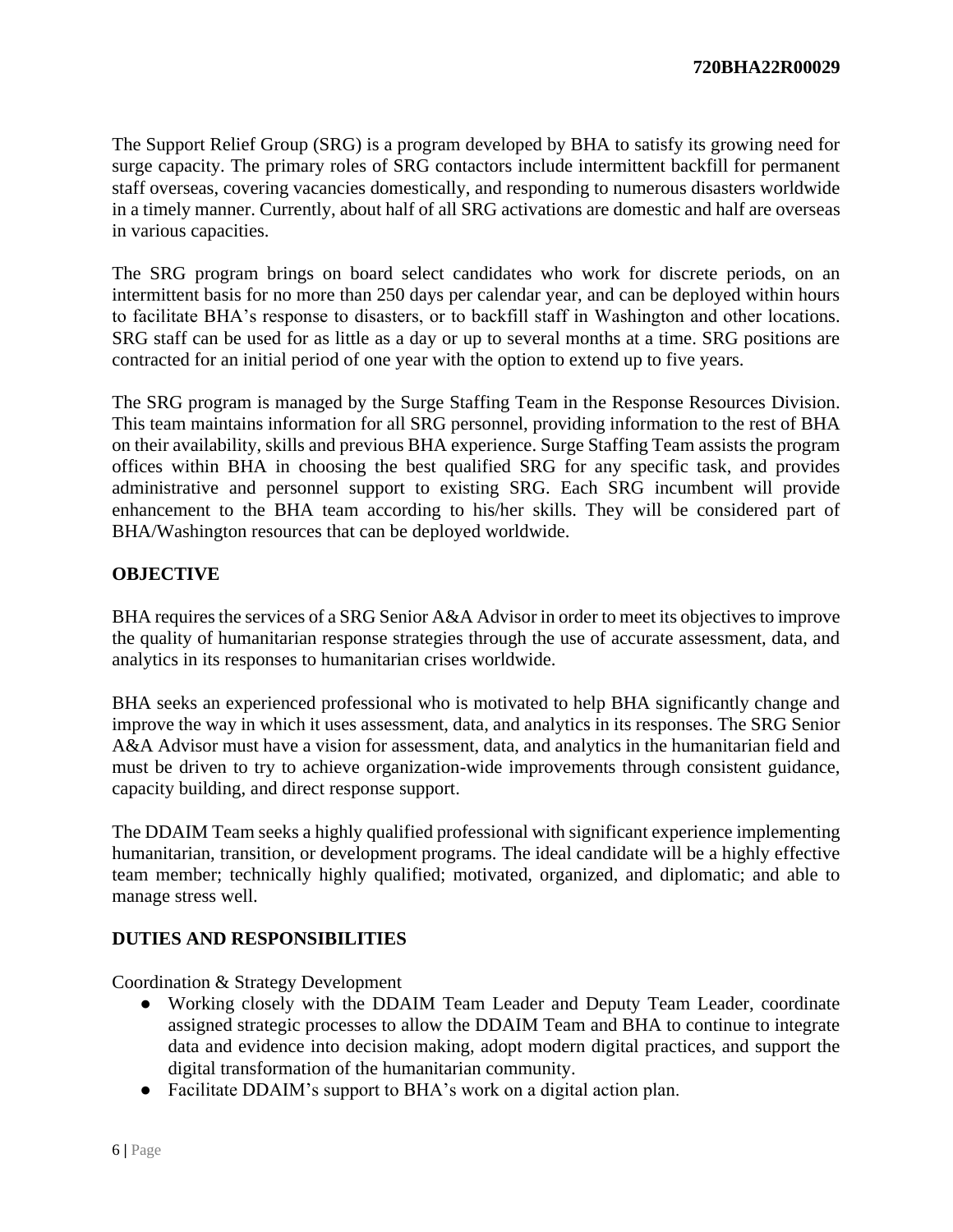- Lead deep dive research, policy and strategy work on assigned subject areas.
- Draft work plans; oversee their implementation.
- Lead DDAIM engagement with assigned partners.
- Provide technical oversight of staff deliverables for assigned areas of responsibility.
- Coordinate closely with the other sectors within TPQ to contribute to the work of the Office.

Expert Technical Guidance and Assistance

- Support the strategic introduction of assessment, data, and analytics into BHA's response systems, policies, practices, and culture.
- Serve as an expert source of information on and technical guidance related to assessment, data, and analytics for BHA.
- Work with regional teams to develop and implement appropriate and comprehensive assessment, data, and analytics strategies, tailored to their regional context and assessment and data needs.
- Provide technical feedback to BHA partners on the quality, relevance, and effectiveness of the assessment, data, and analytics aspects of their programs.
- Provide assessment, data, and analytics technical guidance for country portfolios, regional portfolios, global initiatives, or for specific awards.
- Advise regional teams and BHA partners on appropriate strategies and activities to ensure assessment, data, and analytics principles and best practices are mainstreamed in emergency response, early recovery, and disaster risk reduction programming.
- Review and encourage inclusion of assessment, data, and analytics best practices in response strategies, project designs, and implementation plans, and other BHA documents.
- Provide technical feedback on assessment, data, and analytics aspects of grant proposals submitted to BHA.
- Travel to the field, sometimes at short notice and for extended periods of time, to advise regional teams on assessment, data, and analytics issues.

Policy & Capacity Building

- Working with the Team Leader, contribute to the design of BHA assessments and data policy and guidance.
- Working closely with the Team Leader, oversee the introduction and implementation of BHA assessment and data policy to all teams within BHA.
- Lead the creation of templates, guides, job aides, and check lists to assist BHA staff and partners in adopting a new way of working with assessments and data.
- Track the implementation of the new policy and guidance to ensure that BHA has integrated it into the way in which the Bureau responds to disasters overseas.
- Increase the capacity of BHA staff to understand assessment, data, and analytics principles and best practices through leading the development and implementing of a BHA assessment, data, and analytics training.
- Deliver portions of the assessment & analytics training.
- Contribute to the periodic revision of the training curriculum.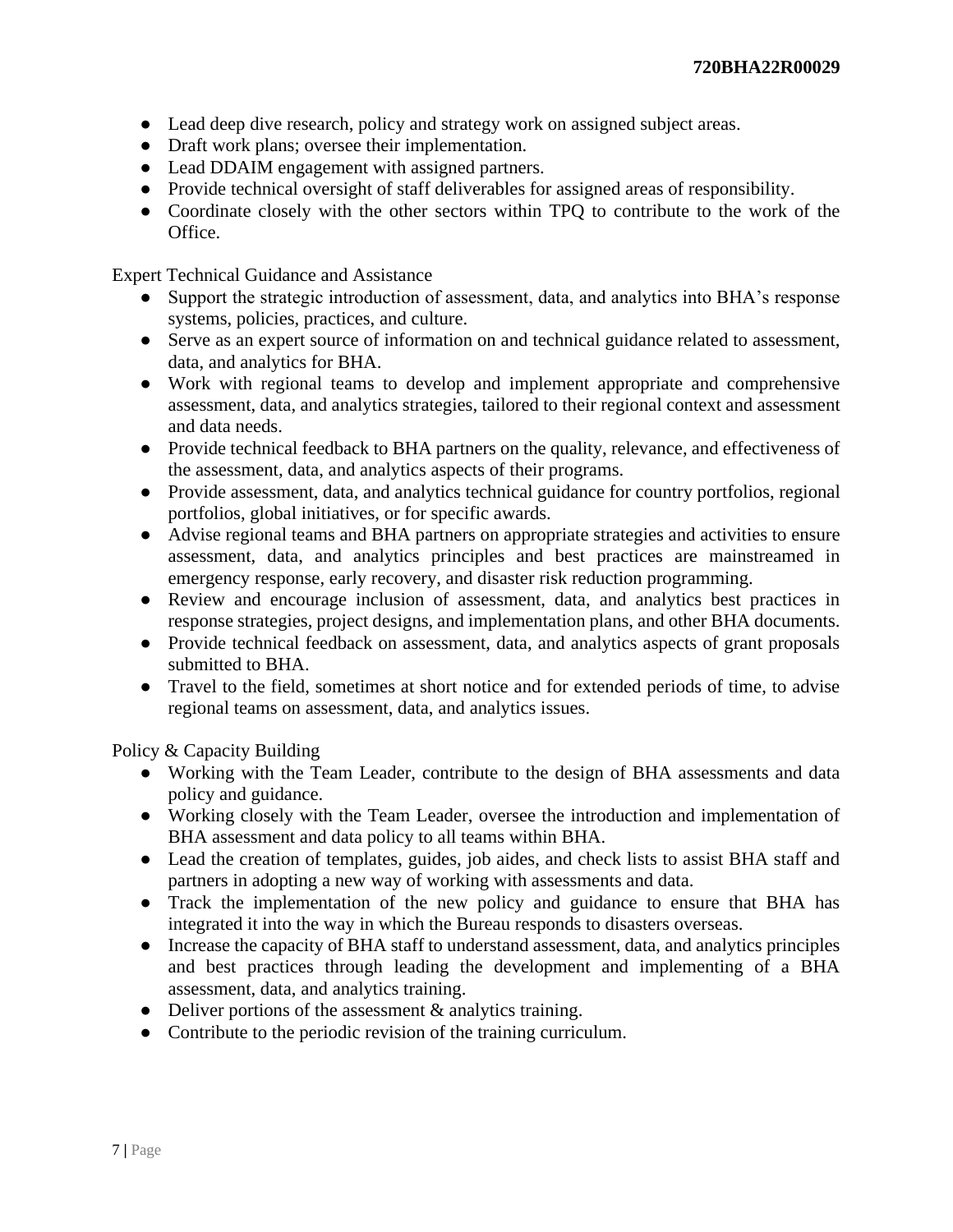Award Management

- For assigned portfolios and in collaboration with program colleagues, manage all aspects of award management throughout the award cycle.
- Participate in budgeting and planning processes for TPQ actions.

General

- May serve as needed on Washington-based Response Management Teams (RMTs), which provide services and support to Disaster Assistance Response Teams (DARTs) deployed in response to disasters. The duties on RMTs will vary.
- May serve on DARTs which may require immediate (within 24 hours) deployment overseas for an extended period of time.
- As needed, may serve on temporary detail within the bureau to meet operational needs during staff shortages. Duties performed while on detail will be aligned with the Team's existing duties and responsibilities and will be directly related to the scope of work provided.
- Become certified and serve as an Agreement Officer's Representative/Contracting Officer's Representative (AOR/COR), as assigned. The AOR/COR provides financial and programmatic oversight of all aspects of managing the agreement or contract; this includes but is not limited to reviewing invoices, requests for approvals, program/project deliverables (i.e. work plans, annual reports, month status reports), travel requests, key personnel requests, and financial/budget reports. They are responsible for drafting and submitting the annual contractor performance evaluation in Contract/Assistance Performance Assessment Review System (CPARS/APARS). They prepare and review contract/assistance modifications documentation and assist the Contracting/Agreement Officer to ensure performance is compliant with the terms and conditions of the contract/agreement, the FAR, and USAID policy. AOR/CORs are responsible for all related requirements in the COR designation letter and the AOR designation letter.
- Consistently model behaviors that demonstrate a commitment to fostering a non-hostile work environment free of discrimination, bias, unfairness, exclusion, offensive behaviors and harassment of any kind.
- Actively participate in diversity and harassment training opportunities, brown bag sessions or focus group discussions, and workforce diversity initiatives/activities focused on helping to improve the organizational culture.
- Demonstrate consistent accountability for adherence to and knowledge of laws, executive orders, and USAID's policies which prohibit Equal Employment Opportunity (EEO) and non-EEO infringements as well as the Agency's zero tolerance for sexual misconduct, including harassment, exploitation and abuse of any kind. Understand reporting criteria and report up in a timely manner.
- Ensure that conduct is not inappropriate or offensive to others by responsibly and intentionally creating a culture of civility and respect whereby both managers and employees are expected to behave professionally at all times.
- Hold self and others accountable for adhering to a zero tolerance policy for harassment of any form, bullying or any other prohibited behaviors and report objectionable conduct.
- Assists staff in understanding the value of differing perspectives, cultural norms and gender in the work environment.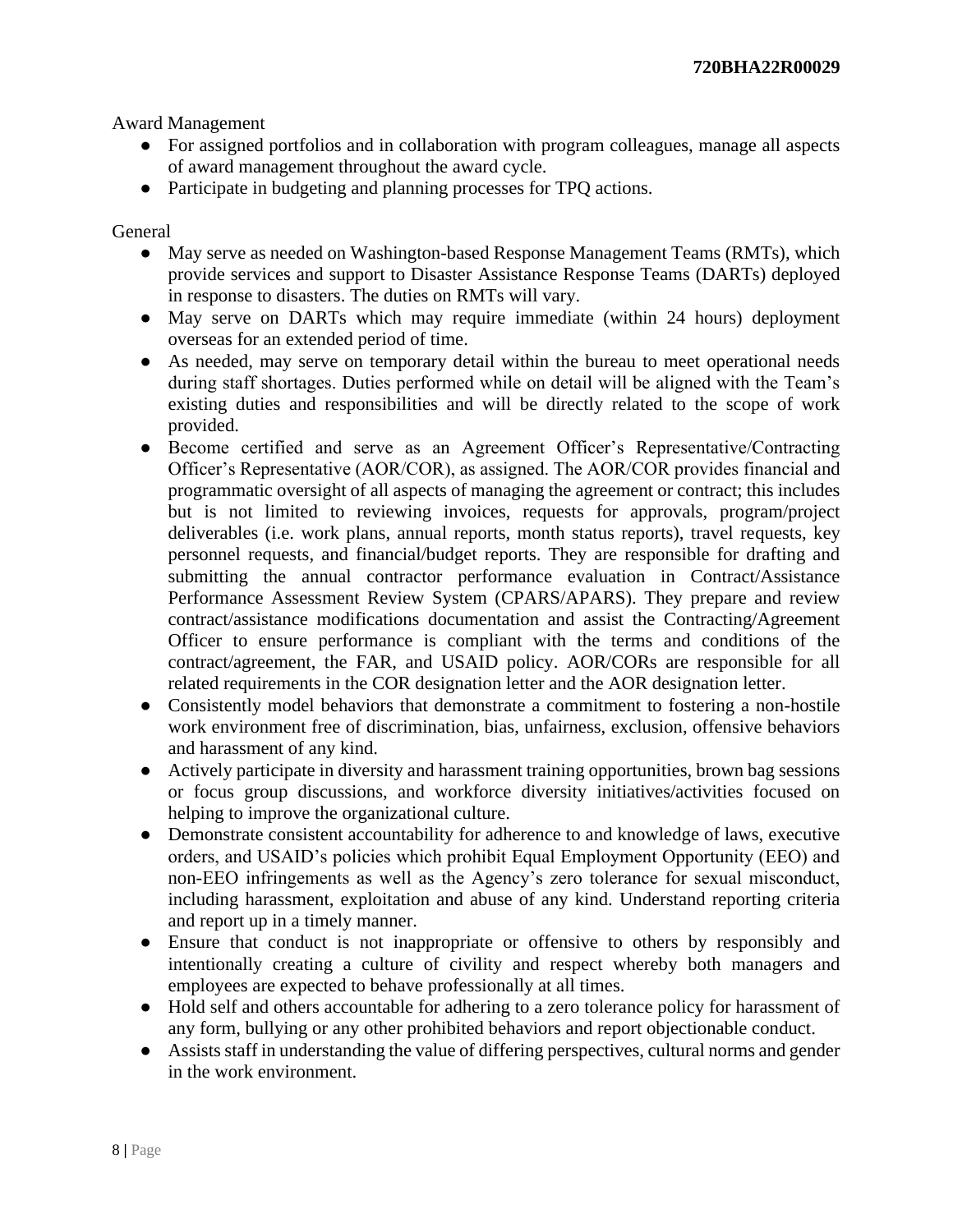## SUPERVISORY RELATIONSHIP:

The USPSC will take direction from and will report to the FARO/Response Resources Division Director or his/her designee. When activated, the SRG A&A Advisor will be a part of TPQ's DDAIM Team, receiving day to day guidance and onsite management from the DDAIM Team.

### SUPERVISORY CONTROLS:

Supervisor provides administrative directions in terms of broadly defined missions or functions. The USPSC independently plans, designs and carries out programs, projects, studies or other work. Results are considered authoritative and are normally accepted without significant change.

## **12. PHYSICAL DEMANDS**

The work is generally sedentary and does not pose undue physical demands. During deployment on DARTs (if required), and during site visits, there may be some additional physical exertion including long periods of standing, walking over rough terrain, or carrying of moderately heavy items (less than 50 pounds).

## **13. WORK ENVIRONMENT**

Work is primarily performed in an office setting. During deployment on DARTs (if required), and during site visits, the work may additionally involve special safety and/or security precautions, wearing of protective equipment, and exposure to severe weather conditions.

**14. START DATE:** Immediately, once necessary clearances are obtained.

# **II. MINIMUM QUALIFICATIONS REQUIRED FOR THIS POSITION**

### **EDUCATION/EXPERIENCE REQUIRED FOR THIS POSITION**

(Determines basic eligibility for the position. Offerors who do not meet all of the education and experience factors are considered NOT qualified for the position.)

Bachelor's degree plus a minimum of nine (9) years of experience of work with a humanitarian, development, or transition focus. Of which experience must meet the following requirements:

- Applicants must have at least one (1) year of professional field experience outside the United States on humanitarian, development, or transition programs.
- Applicants must have at least one (1) year of experience designing, managing, advising, or evaluating a humanitarian program.
- Applicants must have at least two (2) years of experience directly related to assessment, analytics, or data.

### **OR**

Master's degree plus a minimum of seven (7) years of experience of work with a humanitarian, development, or transition focus. Of which experience must meet the following requirements:

- Applicants must have at least one (1) year of professional field experience outside the United States on humanitarian, development, or transition programs.
- Applicants must have at least one (1) year of experience designing, managing, advising, or evaluating a humanitarian program.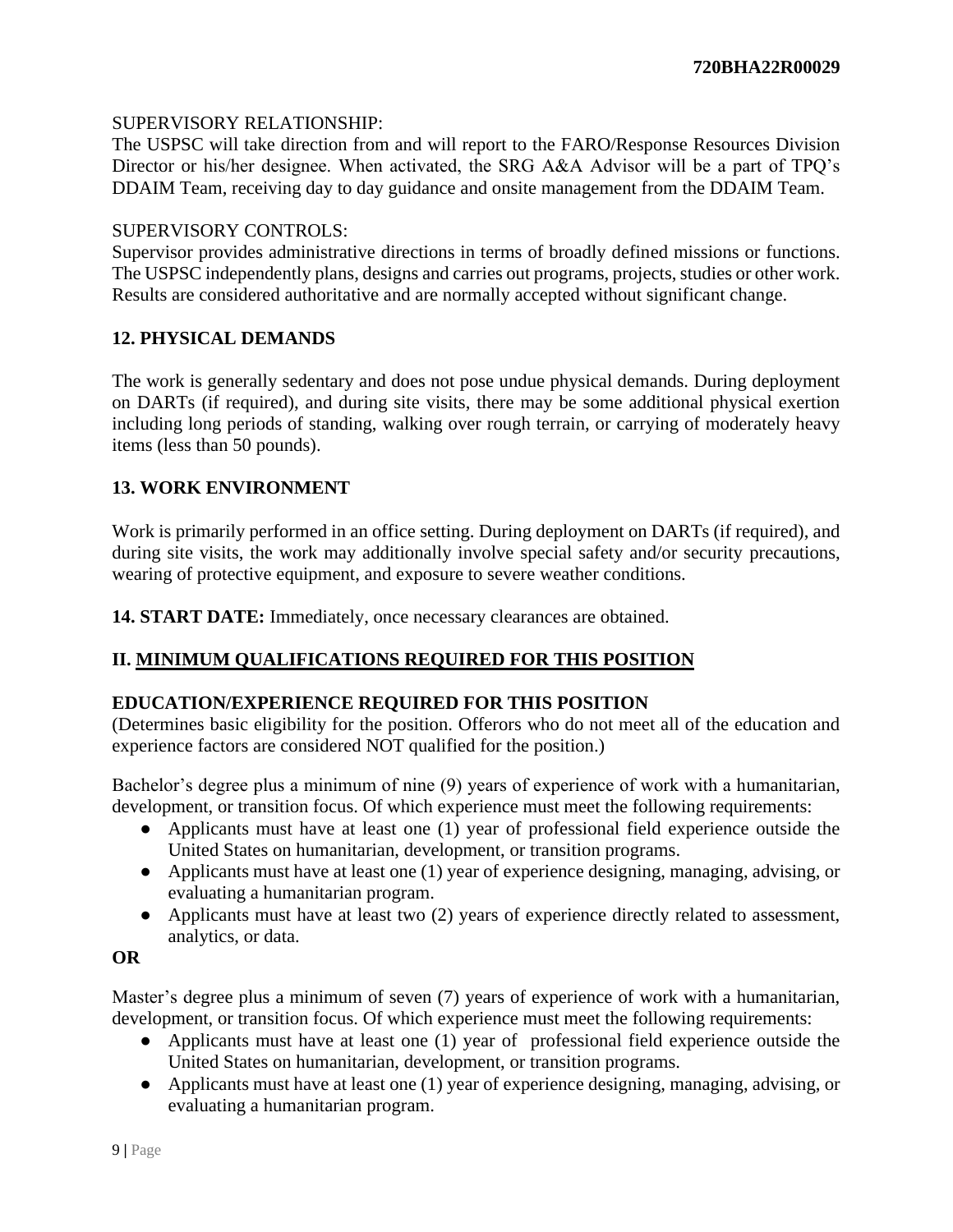● Applicants must have at least two (2) years of experience directly related to assessment, analytics, or data.

# **III. EVALUATION AND SELECTION FACTORS**

The Government may award a contract without discussions with offerors in accordance with FAR 52.215-1. The CO reserves the right at any point in the evaluation process to establish a competitive range of offerors with whom negotiations will be conducted pursuant to FAR 15.306(c). In accordance with FAR 52.215-1, if the CO determines that the number of offers that would otherwise be in the competitive range exceeds the number at which an efficient competition can be conducted, the CO may limit the number of offerors in the competitive range to the greatest number that will permit an efficient competition among the most highly rated offers. FAR provisions of this solicitation are available at [https://www.acquisition.gov/browse/index/far.](https://www.acquisition.gov/browse/index/far)

### **SELECTION FACTORS**

(Determines basic eligibility for the position. Offerors who do not meet all of the selection factors are considered NOT qualified for the position.)

- Offeror is a U.S. Citizen.
- Complete resume submitted. See cover page for resume requirements. Experience that cannot be quantified will not be counted towards meeting the solicitation requirements.
- USPSC Offeror form AID 309-2. Offerors are required to complete sections A through I. This form must be physically signed. Electronic signatures will not be accepted.
- Ability to obtain and maintain a Secret up to Top Secret/Sensitive Compartmented Information level clearance as provided by USAID.
- Ability to obtain and maintain a Department of State medical clearance throughout the contract.
- Must not appear as an excluded party in the System for Award Management (SAM.gov).
- Satisfactory verification of academic credentials.

# **OFFEROR RATING SYSTEM**

The offeror rating system factors are used to determine the competitive ranking of qualified offerors in comparison to other offerors. Offerors must demonstrate the rating factors outlined below within their resume, as they are evaluated strictly by the information provided. The evaluation of writing tests will also take into consideration the quality of written responses. Aspects of written responses including, but not limited to typos, grammatical errors, spelling errors, and incomplete sentences will be factored into the evaluation process. The rating factors are as follows:

### **Matrix (30 points)**

Professional Experience (10 points)

- Experience providing technical expertise on issues related to humanitarian needs assessment or data and analytics or technology to stakeholders.
- Experience designing or implementing either of the following: data or information management solutions.
- Experience designing and implementing humanitarian needs assessments.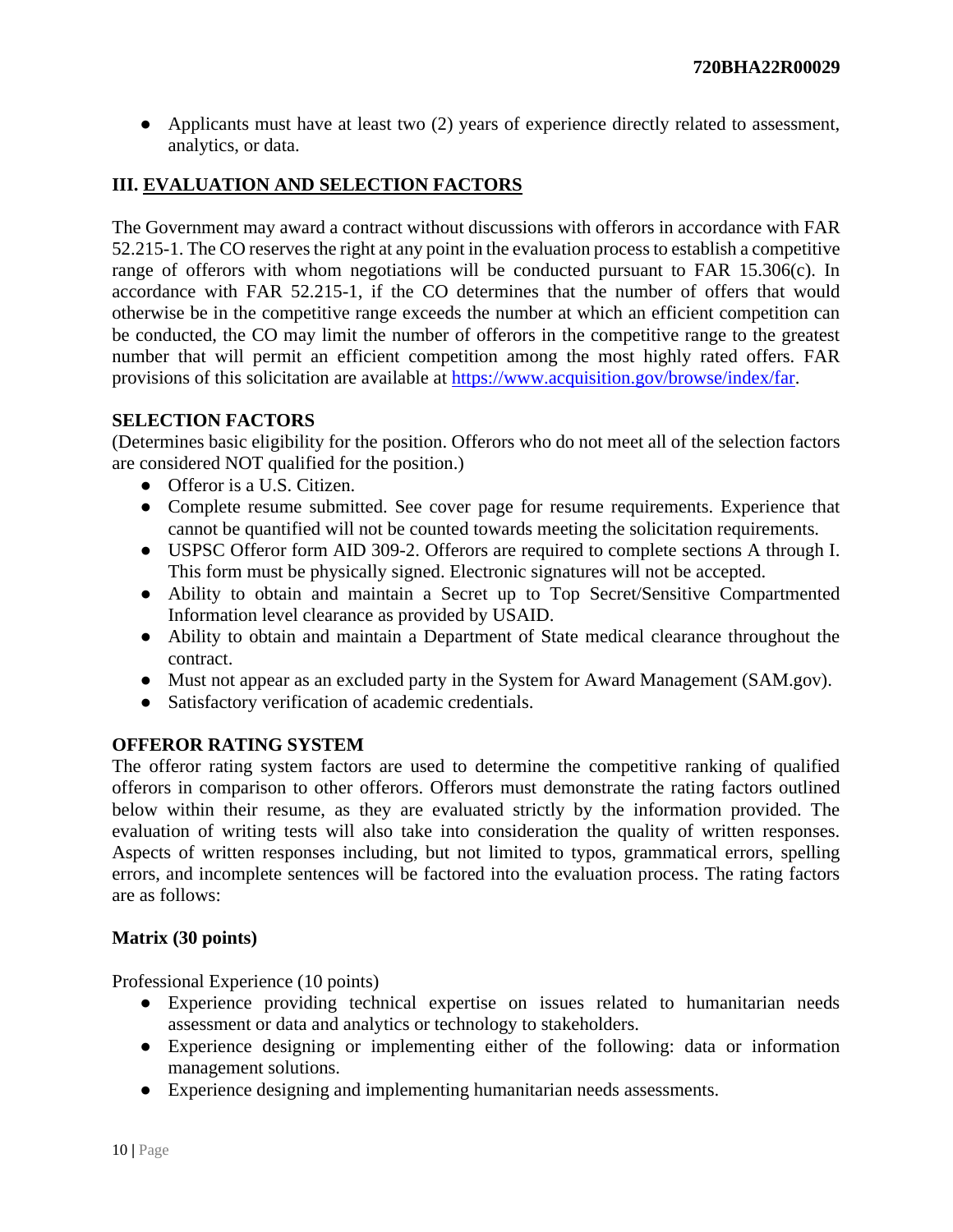Skills and Abilities (10 points)

- Experience designing and delivering training related to humanitarian needs assessments or data and analytics for a workplace audience.
- Experience using a client focused service delivery model to deliver value to an organization.
- Experience facilitating discussions with multiple stakeholders.

Representational/Leading Teams Experience (10 points)

- Experience leading teams or coordinating the work of others.
- Experience coordinating work across stakeholders with diverse nationalities or cultural backgrounds.
- Interpersonal and representational skills suited for engagement with senior stakeholders such as senior US Government stakeholders.

#### **Interview Performance (40 points)**

**Timed Writing Test (20 points)**

#### **Satisfactory Professional Reference Checks (10 points)**

#### **Total Possible Points: 100**

**BASIS OF RATING:** Offerors who meet the Education/Experience requirements and Selection Factors will be further evaluated in accordance with the Offeror Rating System. Those offerors determined to be competitively ranked may also be evaluated on interview performance and satisfactory professional reference checks.

Offerors are required to address each factor of the Offeror Rating System in their resume, describing specifically and accurately what experience, training, education and/or awards they have received as it pertains to each factor. Be sure to include your name and the announcement number at the top of each additional page. Failure to address the selection factors and/or Offeror Rating System factors may result in not receiving credit for all pertinent experience, education, training and/or awards.

The most qualified offerors may be interviewed and required to provide a writing sample. BHA will not pay for any expenses associated with the interviews. Professional references and academic credentials will be evaluated for offerors being considered for selection package.

Note: Please be advised that references may be obtained independently from other sources in addition to the ones provided by an offeror. BHA reserves the right to select additional offerors if vacancies become available during future phase of the selection process.

### **IV. SUBMITTING AN OFFER**

Offers must be **received** by the closing date and time at the address specified in the cover letter.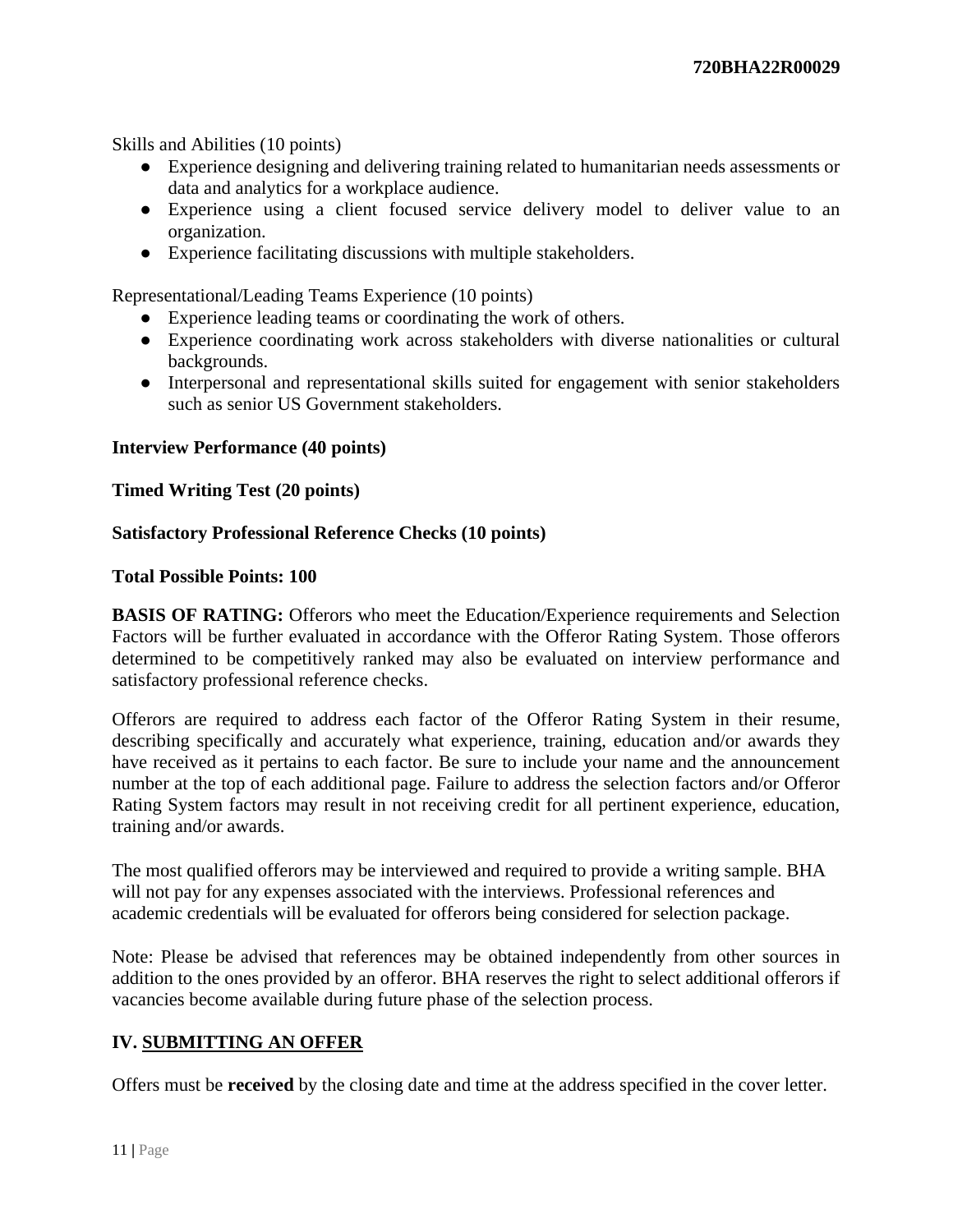Qualified individuals are **required** to submit:

**1. Complete resume.** In order to fully evaluate your offer, your resume must include:

(a) Paid and non-paid experience, job title, location(s), dates held (month/year), and hours worked per week for each position. Dates (month/year) and locations for all field experience must also be detailed. **Any experience that does not include dates (month/year), locations, and hours per week will not be counted towards meeting the solicitation requirements.**

(b) Specific duties performed that fully detail the level and complexity of the work.

(c) Education and any other qualifications including job-related training courses, job-related skills, or job-related honors, awards or accomplishments. Failure to identify an academic discipline will result in disqualification.

(d) U.S. Citizenship

(e) **Optional:** How did you hear about this opportunity? (SAM.gov, BHA Jobs, Career Fair, etc.).

Your resume must contain sufficient information to make a valid determination that you fully meet the experience requirements as stated in this solicitation. This information must be clearly identified in your resume. Failure to provide information sufficient to determine your qualifications for the position will result in loss of full consideration.

**2. USPSC Offeror form AID 309-2**. Offerors are required to complete sections A through I. This form must be physically signed. Electronic signatures will not be accepted. AID 309-2 is available at http://www.usaid.gov/forms.

Additional documents submitted will not be accepted.

By submitting your offer materials, you certify that all of the information on and attached to the offer is true, correct, complete, and made in good faith. You agree to allow all information on and attached to the offer to be investigated. False or fraudulent information on or attached to your offer may result in you being eliminated from consideration for this position, or being terminated after award, and may be punishable by fine or imprisonment.

To ensure consideration of offers for the intended position, please reference the solicitation number on your offer, and as the subject line in any email.

# **DOCUMENT SUBMITTALS**

### **Via email**: [BHA.FARORecruitment@usaid.gov](mailto:BHA.FARORecruitment@usaid.gov)

**NOTE:** If the full security application package is not submitted within 30 days after the Office of Security determines eligibility, the offer may be rescinded. If a Secret security clearance is not obtained within nine months after offer acceptance, the offer may be rescinded. If Top Secret is required, and clearance is not obtained within nine months after award, USAID may terminate the contract at the convenience of the government. If Sensitive Compartmented Information (SCI) access is not obtained within nine months after Top Secret clearance is granted, USAID may terminate the contract at the convenience of the government.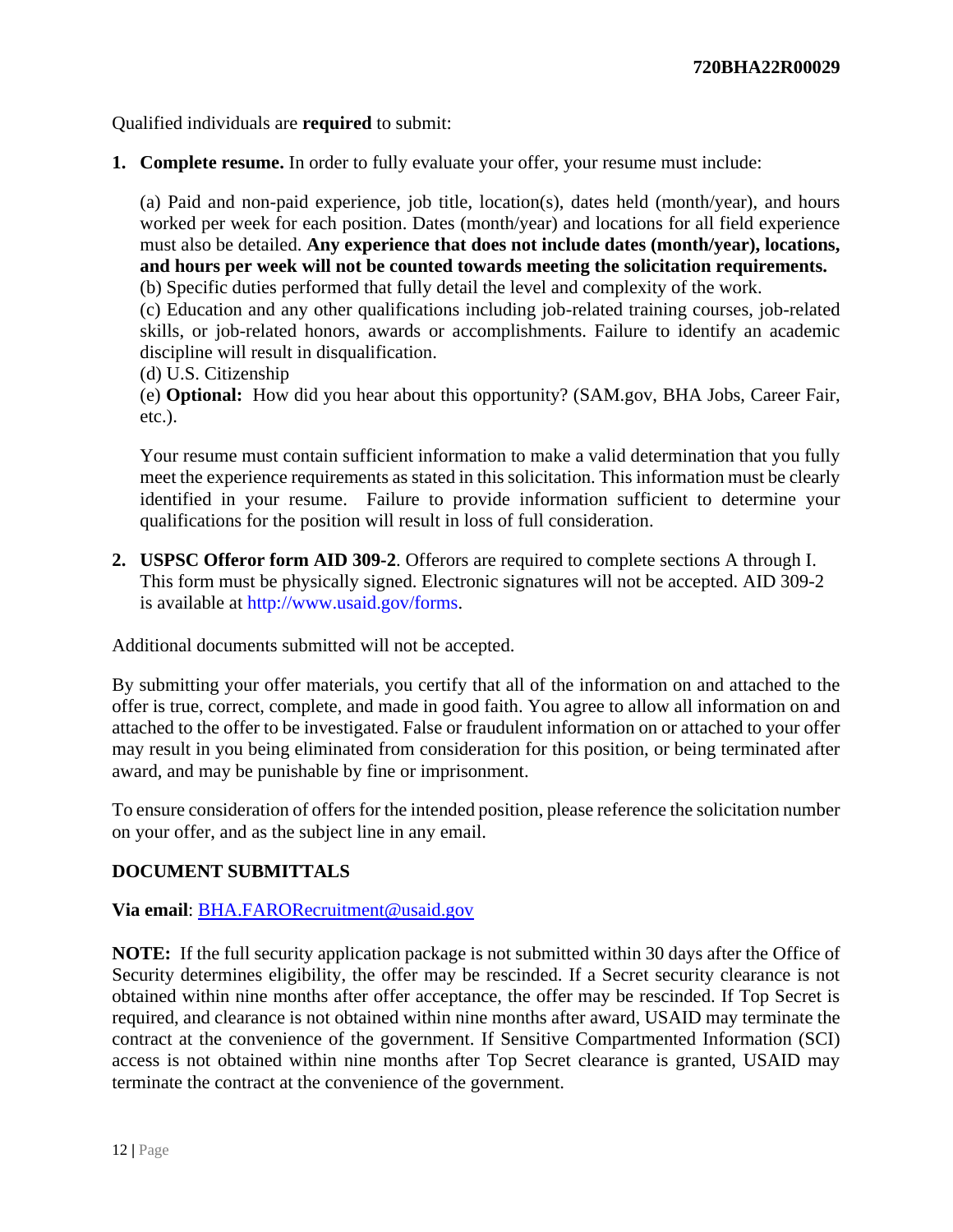**NOTE:** If the full medical clearance package is not submitted within two months after offer acceptance, the offer may be rescinded. If a Department of State medical clearance is not obtained; the offer may be rescinded.

## **NOTE REGARDING GOVERNMENT OBLIGATIONS FOR THIS SOLICITATION**

This solicitation in no way obligates USAID to award a PSC contract, nor does it commit USAID to pay any cost incurred in the preparation and submission of the offer.

# **NOTE: REGARDING ADEQUATE SAFETY PROTOCOLS FOR FEDERAL CONTRACTORS**

Ensuring Adequate COVID Safety Protocols for Federal Contractors, dated September 9, 2021 (published in the Federal Register on September 14, 2021, 86 FR 50985). (c) Personal Services Contracts with individuals. As a matter of policy, the contractor must comply with the USAID's guidance applicable to direct-hire federal employees.

# **NOTE REGARDING UNIQUE ENTITY IDENTIFIER (UEI) NUMBERS AND THE SYSTEM FOR AWARD MANAGEMENT**

All USPSCs with a place of performance in the United States are required to have a Unique Entity Identifier (UEI) number and be registered in the System for Award Management (SAM) database prior to receiving an offer. You will be disqualified if you either fail to comply with this requirement or if your name appears on the excluded parties list. The selectee will be provided with guidance regarding this registration.

**NOTE:** Registration for a UEI number is **FREE**.

For general information about UEI Numbers, please refer to Federal Acquisition Regulation (FAR) Clause 52.204-6, Unique Entity Identifier at [https://www.acquisition.gov/far/part-](https://www.acquisition.gov/far/part-52#FAR_52_204)[52#FAR\\_52\\_204](https://www.acquisition.gov/far/part-52#FAR_52_204) and FAR 52.204-6, System for Award Management a[t](https://www.acquisition.gov/far/part-52#FAR_52_204) [https://www.acquisition.gov/far/part-52#FAR\\_52\\_204](https://www.acquisition.gov/far/part-52#FAR_52_204) o[r](http://www.sam.gov/) [www.sam.gov.](http://www.sam.gov/)

# **V. LIST OF REQUIRED FORMS PRIOR TO AWARD**

The CO will provide instructions about how to complete and submit the following forms after an offeror is selected for the contract award.

Forms outlined below can be found at: <http://www.usaid.gov/forms/> or at<http://www.forms.gov/bgfPortal/main.do>

- **1.** Resume.
- **2.** USPSC Offeror Form (AID 309-2)
- **3.** Medical History and Examination Form (DS-6561). \*\*
- **4.** Questionnaire for Sensitive Positions (for National Security) (SF-86), or \*\*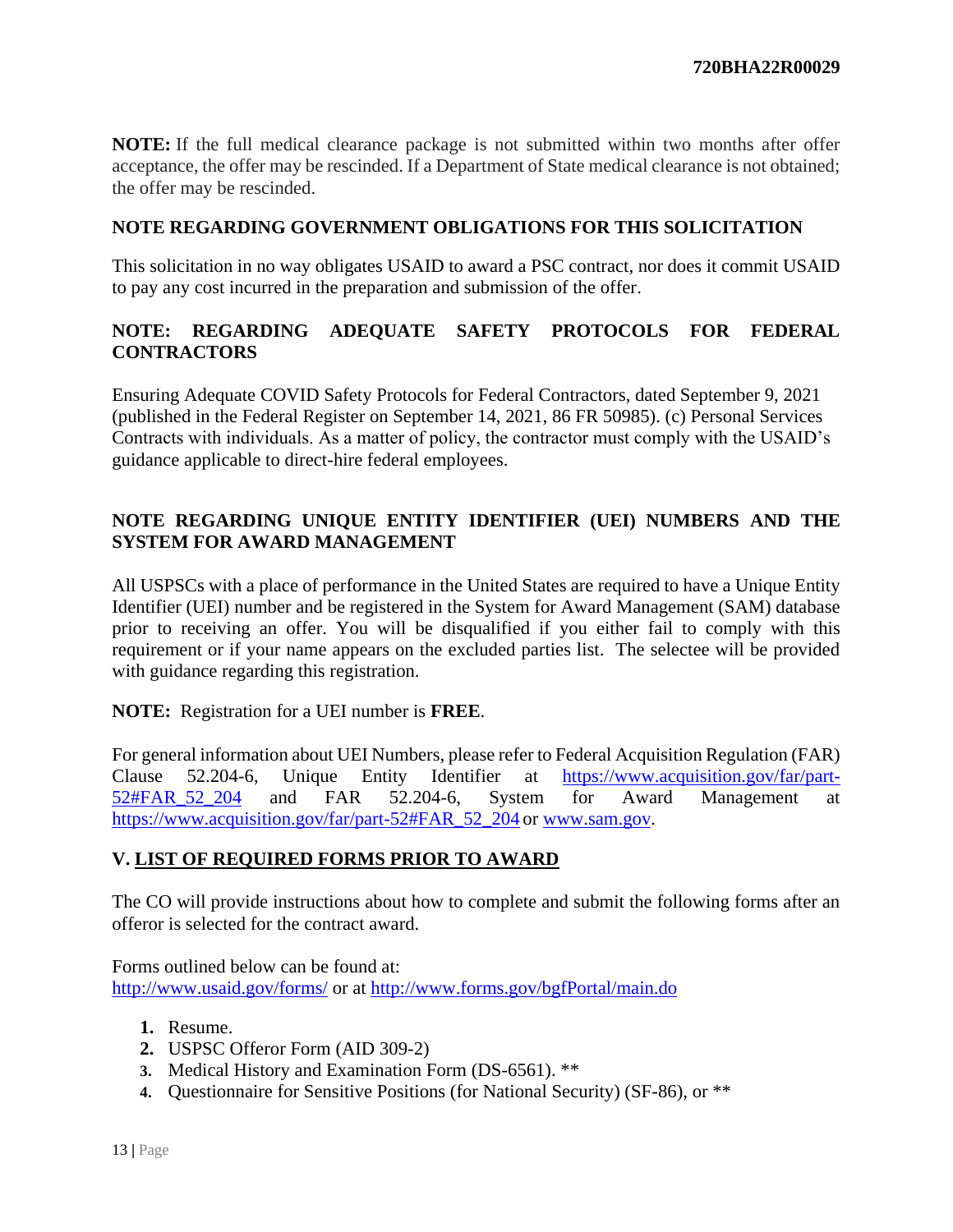- **5.** Questionnaire for Non-Sensitive Positions (SF-85). \*\*
- **6.** Finger Print Card (FD-258). \*\*
- **7.** Employment Eligibility Verification (I-9 Form). \*\*

\*\* Forms 3 through 7 shall be completed **ONLY** upon the advice of the Contracting Officer that an offeror is the successful candidate for the job.

# **VI. BENEFITS AND ALLOWANCES**

As a matter of policy, and as appropriate, a USPSC is normally authorized the following benefits and allowances:

### 1. BENEFITS:

- (a) Employer's FICA Contribution
- (b) Contribution toward Health & Life Insurance
- (c) Pay Comparability Adjustment
- (d) Annual Increase (pending a satisfactory performance evaluation)
- (e) Eligibility for Worker's Compensation
- (f) Annual and Sick Leave

#### 2. ALLOWANCES

Section numbers refer to rules from the Department of State Standardized Regulations (Government Civilians Foreign Areas), available at [https://aoprals.state.gov/content.asp?content\\_id=282&menu\\_id=101](https://aoprals.state.gov/content.asp?content_id=282&menu_id=101)

- (a) Temporary Lodging Allowance (Section 120).
- (b) Living Quarters Allowance (Section 130).
- (c) Post Allowance (Section 220).
- (d) Supplemental Post Allowance (Section 230).
- (e) Separate Maintenance Allowance (Section 260).
- (f) Education Allowance (Section 270).
- (g) Education Travel (Section 280).
- (h) Post Differential (Chapter 500).
- (i) Payments during Evacuation/Authorized Departure (Section 600), and
- (j) Danger Pay (Section 650).

NOTE: Family members of USPSC's seeking employment in the local economy overseas need to be aware of the work permit regulations in the host country.

If a country does not have a bi-lateral work agreement with the U.S. Government, USPSCs must seek Chief of Mission and Contracting Office approval to seek employment in the local economy; approval is not guaranteed.

# **VII. TAXES**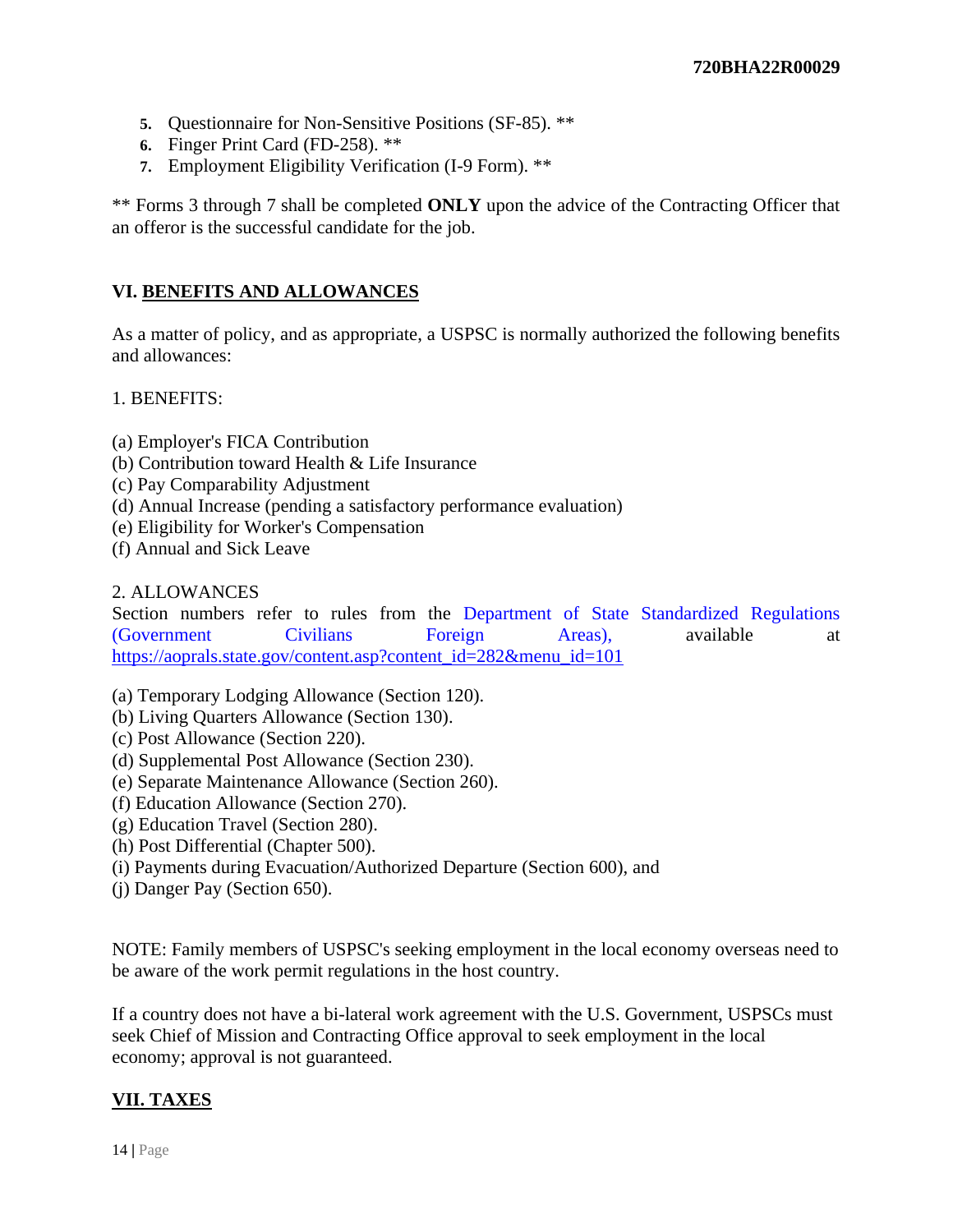USPSCs are required to pay Federal income taxes, FICA, Medicare and applicable State Income taxes.

# **VIII. USAID REGULATIONS, POLICIES AND CONTRACT CLAUSES PERTAINING TO PSCs**

USAID regulations and policies governing USPSC awards are available at these sources:

1. **USAID Acquisition Regulation (AIDAR), Appendix D,** "Direct USAID Contracts with a U.S. Citizen or a U.S. Resident Alien for Personal Services Abroad," including **contract clause "General Provisions,"** available at

https://www.usaid.gov/sites/default/files/documents/1868/aidar\_0.pdf .

ADS 309 – Personal Services Contracts can be found at: <https://www.usaid.gov/sites/default/files/documents/1868/309.pdf>

### 2. **Contract Cover Page** form **AID 309-1** available at https://www.usaid.gov/forms . **Five Year Table – Support Relief Group (SRG) Senior Assessment and Analytics (A&A) Advisor**

| <b>ITEM NO</b> | SUPPLIES/SERVICES (DESCRIPTION)                    | <b>QUANTIT</b> | <b>UNIT</b> | <b>UNIT</b>   | <b>AMOUNT</b> |
|----------------|----------------------------------------------------|----------------|-------------|---------------|---------------|
|                | (B)                                                | Y              | (D)         | <b>PRICE</b>  | (F)           |
| (A)            |                                                    | (C)            |             | (E)           |               |
| 0001           | <b>Base Year 1 - Compensation, Fringe Benefits</b> |                | LOT         | $\sqrt{\ }$   | \$            |
|                |                                                    |                |             |               |               |
|                | and Other Direct Costs (ODCs)                      |                |             |               |               |
|                | - Award Type: Cost                                 |                |             |               |               |
|                | - Product Service Code: 497                        |                |             |               |               |
|                | - Accounting Info: [Insert from Phoenix]           |                |             |               |               |
| 0002           | <b>Base Year 2 - Compensation, Fringe Benefits</b> | 1              | <b>LOT</b>  | $\mathbb{S}$  | \$            |
|                | and Other Direct Costs (ODCs)                      |                |             |               |               |
|                | - Award Type: Cost                                 |                |             |               |               |
|                | - Product Service Code: 497                        |                |             |               |               |
|                | - Accounting Info: [Insert from Phoenix]           |                |             |               |               |
| 0003           | <b>Base Year 3 - Compensation, Fringe Benefits</b> | 1              | LOT         | $\frac{1}{2}$ | \$            |
|                | and Other Direct Costs (ODCs)                      |                |             |               |               |
|                | - Award Type: Cost                                 |                |             |               |               |
|                | - Product Service Code: 497                        |                |             |               |               |
|                | - Accounting Info: [Insert from Phoenix]           |                |             |               |               |
| 0004           | <b>Base Year 4 - Compensation, Fringe Benefits</b> | $\mathbf{1}$   | LOT         | $\mathbb{S}$  | \$            |
|                | and Other Direct Costs (ODCs)                      |                |             |               |               |
|                | - Award Type: Cost                                 |                |             |               |               |
|                | - Product Service Code: 497                        |                |             |               |               |
|                | - Accounting Info: [Insert from Phoenix]           |                |             |               |               |
| 0005           | <b>Base Year 5 - Compensation, Fringe Benefits</b> | 1              | <b>LOT</b>  | \$            | \$            |
|                | and Other Direct Costs (ODCs)                      |                |             |               |               |
|                | - Award Type: Cost                                 |                |             |               |               |
|                | - Product Service Code: 497                        |                |             |               |               |
|                | - Accounting Info: [Insert from Phoenix]           |                |             |               |               |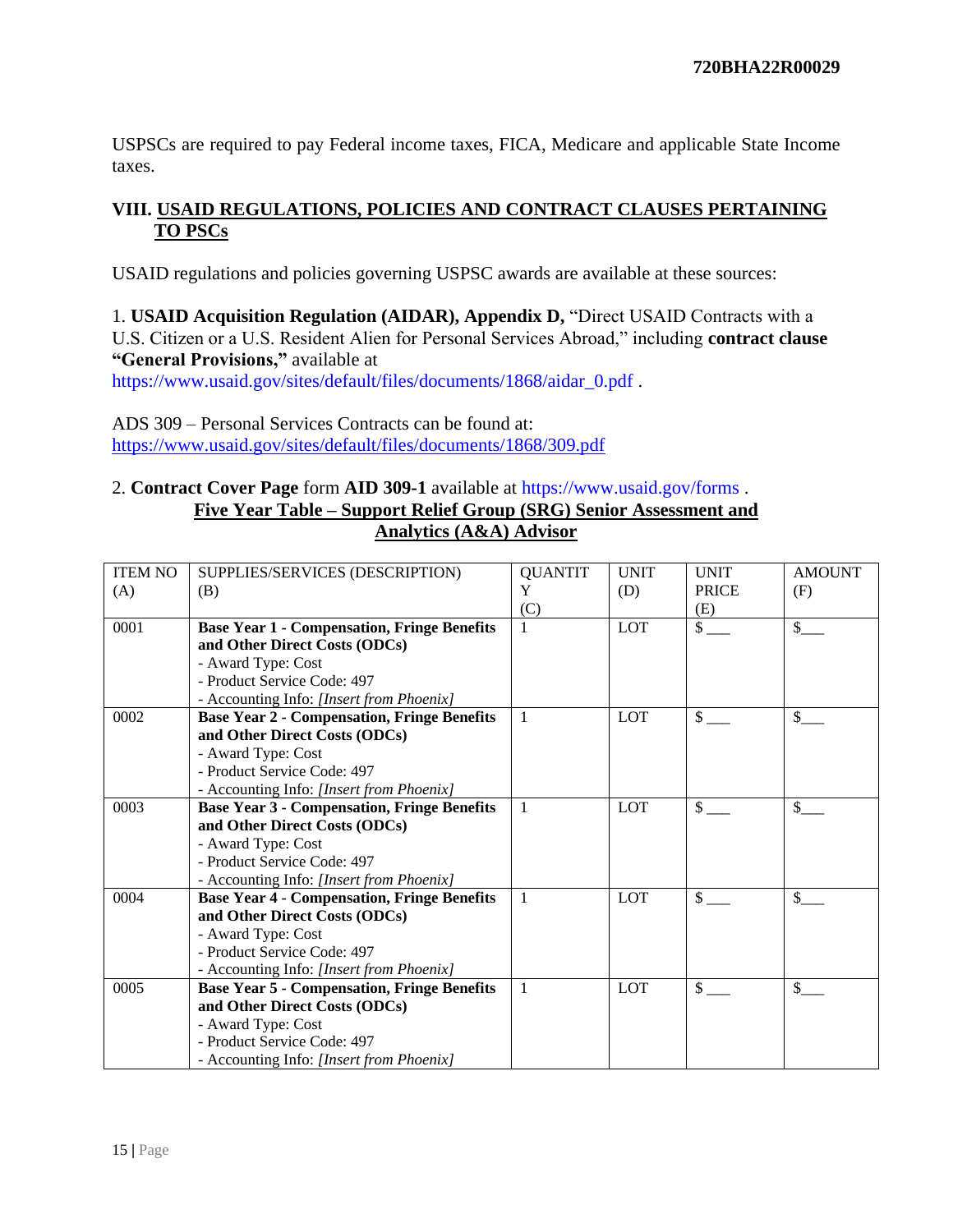3. Acquisition and Assistance Policy Directives/Contract Information Bulletins (**AAPDs/CIBs**) for Personal Services Contracts with Individuals available at http://www.usaid.gov/workusaid/aapds-cibs .

#### **AAPD 06-10 – PSC Medical Expense Payment Responsibility**

AAPD No. 06-10 is hereby incorporated as Attachment 1 to the solicitation.

#### **AAPD 21-05 – Revised and Expanded Fringe Benefits for U.S. Personal Services Contractors** AAPD No. 21-05 is hereby incorporated as Attachment 2 to the solicitation.

#### **AAPD 18-02 Revised - Medical Evacuation (MEDEVAC) Services**

AAPD No. 18-02 is hereby incorporated as Attachment 3 to the solicitation.

#### **FAR 52.222-50 – Revised Combating Trafficking in Persons**

FAR Clause 52.222-50 is hereby incorporated as Attachment 4 to the solicitation.

**FAR 52.223-99—Ensuring Adequate COVID-19 Safety Protocols for Federal Contractors**  FAR Clause 52.223-99 is hereby incorporated as Attachment 5 to the solicitation.

4. **Ethical Conduct.** By the acceptance of a USAID personal services contract as an individual, the contractor will be acknowledging receipt of the "**Standards of Ethical Conduct for Employees of the Executive Branch,**" available from the U.S. Office of Government Ethics, in accordance with **General Provision 2** and **5 CFR 2635**. See https://www.oge.gov/web/oge.nsf/OGE%20Regulations .

ALL QUALIFIED OFFERORS WILL BE CONSIDERED REGARDLESS OF AGE, RACE, COLOR, SEX, CREED, NATIONAL ORIGIN, LAWFUL POLITICAL AFFILIATION, NON-DISQUALIFYING DISABILITY, MARITAL STATUS, SEXUAL ORIENTATION, AFFILIATION WITH AN EMPLOYEE ORGANIZATION, OR OTHER NON-MERIT FACTOR.

#### **ATTACHMENT 1**

## **USPSC PROVISION "MEDICAL EXPENSE PAYMENT RESPONSIBILITY (OCTOBER 2006)**

### **MEDICAL EXPENSE PAYMENT RESPONSIBILITY (OCTOBER 2006)**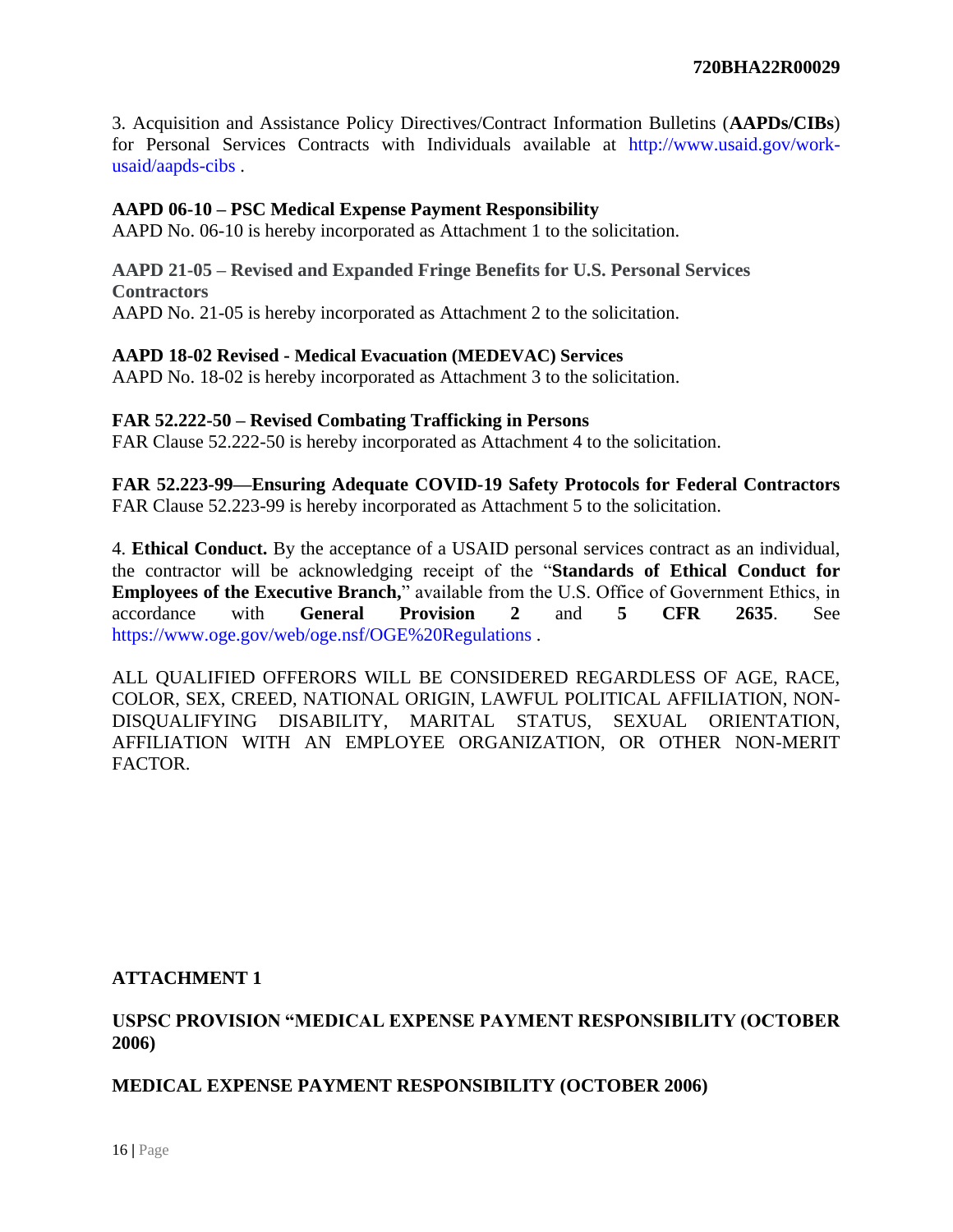(a) Definitions. Terms used in this General Provision are defined in 16 FAM 116 (available at [http://www.foia.state.gov/REGS/fams.asp?level=2&id=59&fam=0\)](http://www.foia.state.gov/REGS/fams.asp?level=2&id=59&fam=0). Note: personal services contractors are not eligible to participate in the Federal Employees Health Programs.

(b) The regulations in the Foreign Affairs Manual, Volume 16, Chapter 520 (16 FAM 520), Responsibility for Payment of Medical Expenses, apply to this contract, except as stated below. The contractor and each eligible family member are strongly encouraged to obtain health insurance that covers this assignment. Nothing in this provision supersedes or contradicts any other term or provision in this contract that pertains to insurance or medical costs, except that section (e) supplements General Provision 25. "MEDICAL EVACUATION (MEDEVAC) SERVICES."

(c) When the contractor or eligible family member is covered by health insurance, that insurance is the primary payer for medical services provided to that contractor or eligible family member(s) both in the United States and abroad. The primary insurer's liability is determined by the terms, conditions, limitations, and exclusions of the insurance policy. When the contractor or eligible family member is not covered by health insurance, the contractor is the primary payer for the total amount of medical costs incurred and the U.S. Government has no payment obligation (see paragraph (f) of this provision).

(d) USAID serves as a secondary payer for medical expenses of the contractor and eligible family members who are covered by health insurance, where the following conditions are met:

(1) The illness, injury, or medical condition giving rise to the expense is incurred, caused, or materially aggravated while the eligible individual is stationed or assigned abroad;

(2) The illness, injury, or medical condition giving rise to the expense required or requires hospitalization and the expense is directly related to the treatment of such illness, injury, or medical condition, including obstetrical care; and

(3) The Office of Medical Services (M/MED) or a Foreign Service medical provider (FSMP) determines that the treatment is appropriate for, and directly related to, the illness, injury, or medical condition.

(e) The Mission Director may, on the advice of M/MED or an FSMP at post, authorize medical travel for the contractor or an eligible family member in accordance with the General Provision 10, Travel and Transportation AAPD 06-10 PSC Medical Expense Payment Responsibility 6 Expenses (July 1993), section (i) entitled "Emergency and Irregular Travel and Transportation." In the event of a medical emergency, when time does not permit consultation, the Mission Director may issue a Travel Authorization Form or Medical Services Authorization Form DS-3067, provided that the FSMP or Post Medical Advisor (PMA) is notified as soon as possible following such an issuance. The contractor must promptly file a claim with his or her medevac insurance provider and repay to USAID any amount the medevac insurer pays for medical travel, up to the amount USAID paid under this section. The contractor must repay USAID for medical costs paid by the medevac insurer in accordance with sections (f) and (g) below. In order for medical travel to be an allowable cost under General Provision 10, the contractor must provide USAID written evidence that medevac insurance does not cover these medical travel costs.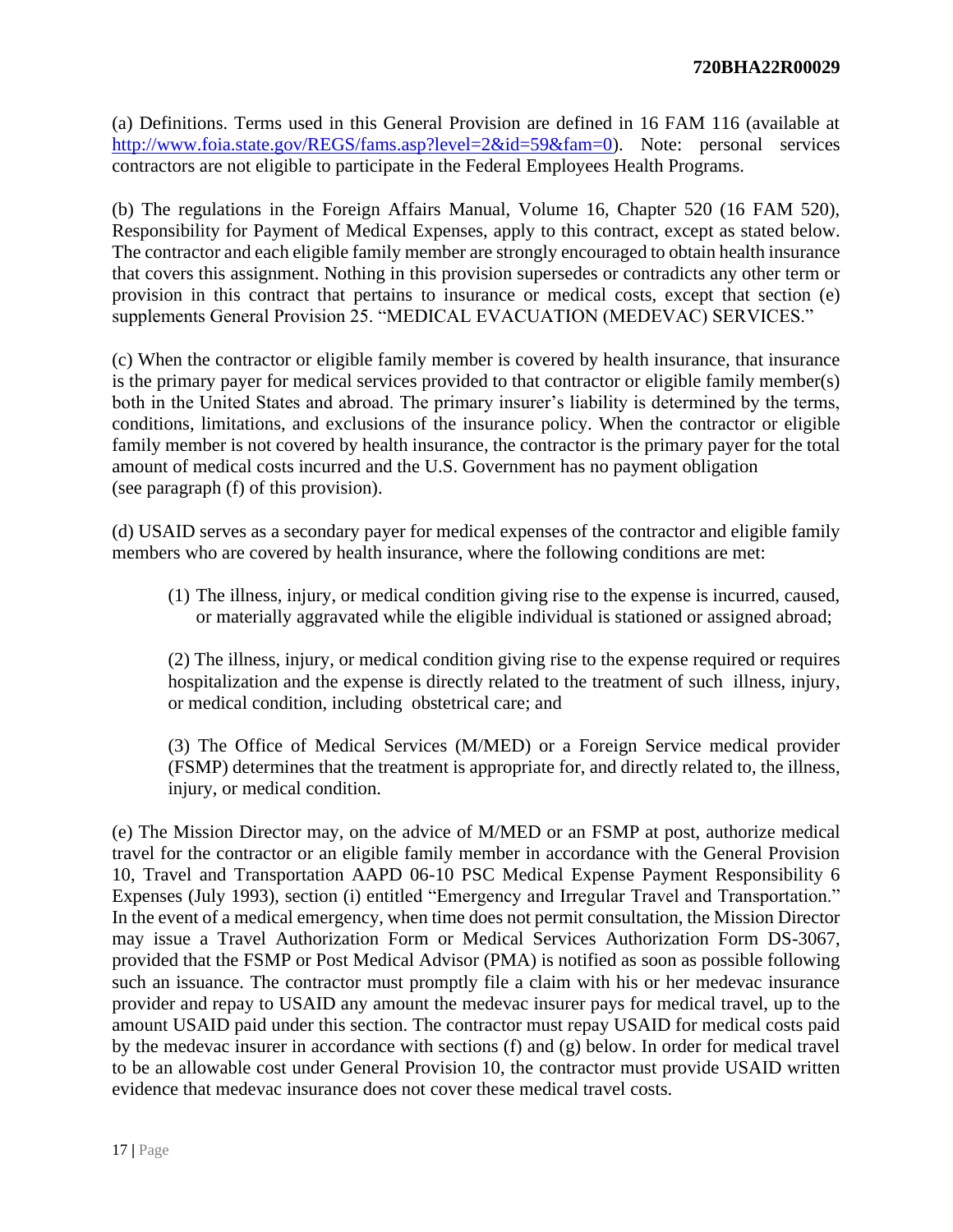(f) If the contractor or eligible family member is not covered by primary health insurance, the contractor is the primary payer for the total amount of medical costs incurred. In the event of a medical emergency, the Medical and Health Program may authorize issuance of Form DS-3067, Authorization for Medical Services for Employees and/or Dependents, to secure admission to a hospital located abroad for the uninsured contractor or eligible family member.

In that case, the contractor will be required to reimburse USAID in full for funds advanced by USAID pursuant to the issuance of the authorization. The contractor may reimburse USAID directly or USAID may offset the cost from the contractor's invoice payments under this contract, any other contract the individual has with the U.S. Government, or through any other available debt collection mechanism.

(g) When USAID pays medical expenses (e.g., pursuant to Form DS-3067, Authorization for Medical Services for Employees and/or Dependents), repayment must be made to USAID either by insurance payment or directly by the contractor, except for the amount of such expenses USAID is obligated to pay under this provision. The Contracting Officer will determine the repayment amount in accordance with the terms of this provision and the policies and procedures for employees contained in 16 FAM 521. When USAID pays the medical expenses, including medical travel costs (see section (e) above), of an individual (either the contractor or an eligible family member) who is covered by insurance, that individual promptly must claim his or her benefits under any applicable insurance policy or policies. As soon as the individual receives the insurance payment, the contractor must reimburse USAID for the full amount that USAID paid on the individual's behalf or the repayment amount determined by the Contracting Officer in accordance with this paragraph, whichever is less. If an individual is not covered by insurance, the contractor must reimburse USAID for the entire amount of all medical expenses and any travel costs the contractor receives from his/her medevac provider.

(h) In the event that the contractor or eligible family member fails to recover insurance payments or transfer the amount of such payments to USAID within 90 days, USAID will take appropriate action to collect the payments due, unless such failure is for reasons beyond the control of the USPSC/dependent. (i) Before departing post or terminating the contract, the contractor must settle all medical expense and medical travel costs. If the contractor is insured, he or she must provide proof to the Contracting AAPD 06-10 PSC Medical Expense Payment Responsibility 7 Officer that those insurance claims have been submitted to the insurance carrier(s) and sign a repayment agreement to repay to USAID any amounts paid by the insurance carrier(s).

[End of Provision]

### **ATTACHMENT 2**

## **GP. 5 Leave and Holidays (NOV 2021) (Pursuant to class deviation #M/OAA-DEV-AIDAR-22-1-c)**

#### **(a) Annual Leave**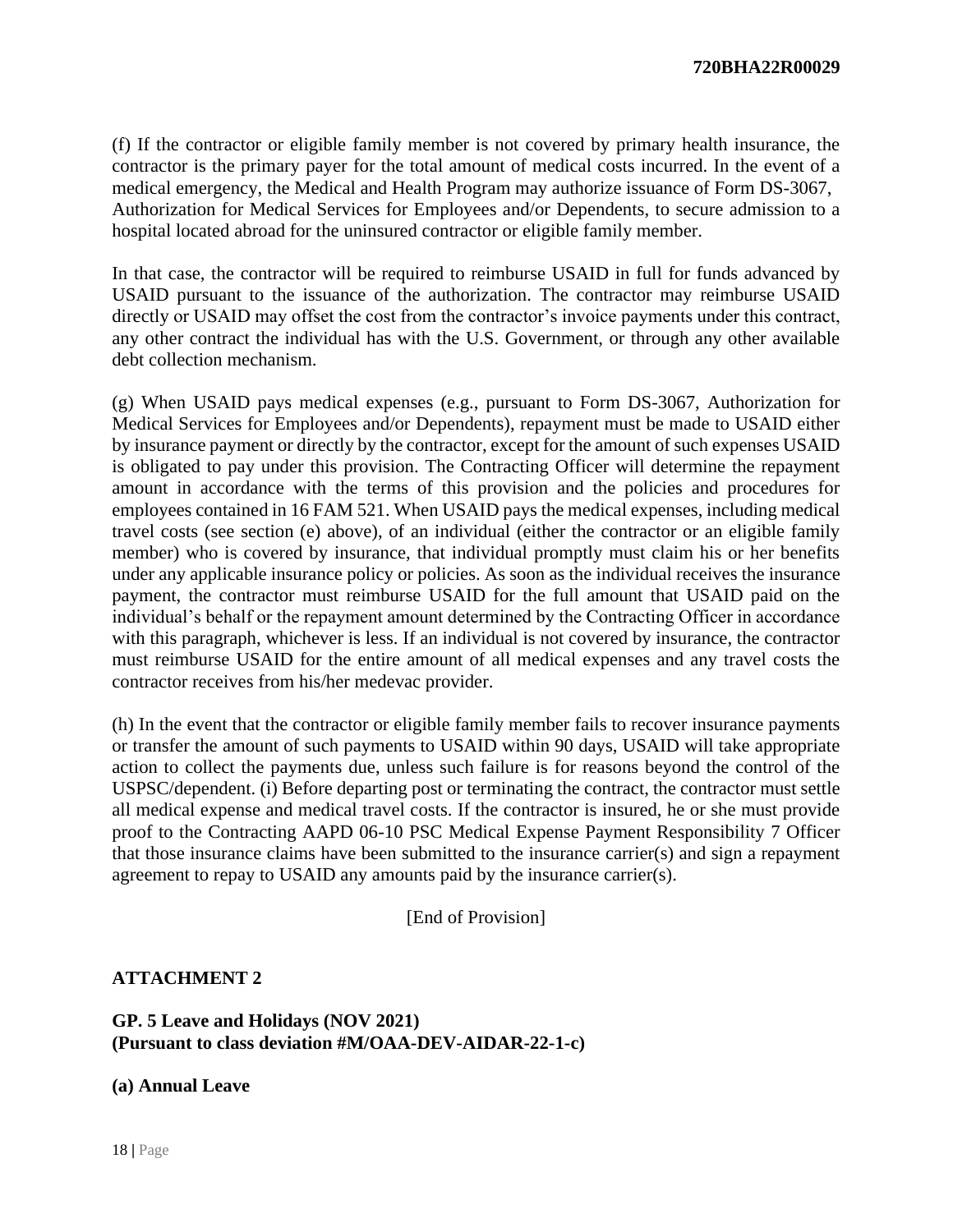- (1) The contractor is not entitled to annual leave if the period of performance of this contract is 90 days or less. If the contract period of performance is more than 90 days, the contractor shall earn annual leave as of the start date of the contract period of performance as specified in paragraph (a)(2) below.
	- (i) If the contract period of performance is ninety (90) calendar days or more, and the contractor's performance is continuous for the contract period of performance, the contractor is entitled to accrue annual leave as of the start date of the contract.
	- (ii) If the contract period of performance is ninety (90) calendar days or more, and the contractor's performance is not continuous during the contract period of performance, the contractor is entitled to accrue annual leave only for each instance of continuous performance of ninety (90) calendar days or more.
	- (iii) If the contract period of performance is less than ninety (90) calendar days, the contractor is not entitled to accrue annual leave.

(2) The rate at which the contractor will accrue annual leave is based on the contractor's time in service according to the table of this paragraph (a)(2). The accrual rates are based on a fulltime, 40-hour workweek, which will be prorated if the contract provides for a shorter workweek:

| Time in Service            | Annual Leave (AL) Accrual Calculation        |  |  |
|----------------------------|----------------------------------------------|--|--|
| 0 to 3 years               | Four hours of leave for each two week period |  |  |
| over 3, and up to 15 years | Six hours of AL for each two week period     |  |  |
|                            | (including 10 hours AL for the final pay     |  |  |
|                            | period of a calendar year)                   |  |  |
| over 15 years              | Eight hours of AL for each two week period   |  |  |

(i) USAID will calculate the time in service based on all the previous service performed by the contractor as—:

(A) An individual personal services contractor with USAID for any duration covered by Sec. 636(a)(3) of the FAA or other statutory authority applicable to USAID; and/or

(B) A former U.S. Government (USG) direct-hire civilian employee; and/or

(C) An honorable active duty member of the uniformed services based on the definition in 5 U.S.C. 2101(3).

(ii) In addition to the information certified by the contractor in their Offeror Information form, the contracting officer may require the contractor to furnish copies of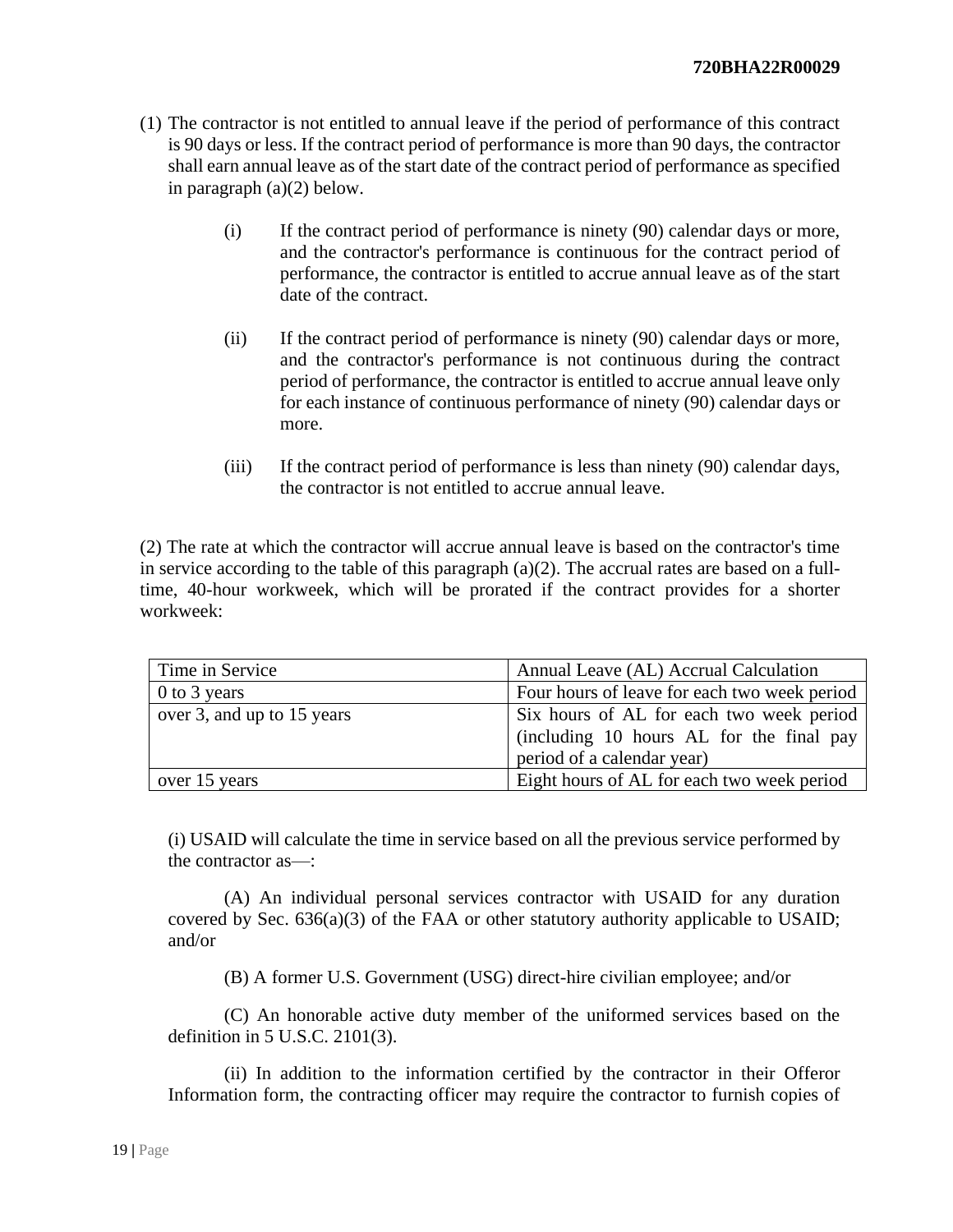previously executed contracts, and/or other evidence of previous service (*e.g.,* SF 50, DD Form 214 or 215) to conduct the due diligence necessary to verify creditable previous service.

(3) Annual Leave is provided under this contract primarily for the purposes of providing the contractor necessary rest and recreation during the period of performance. The contractor, in consultation with the Supervisor, must develop an annual leave schedule early in the period of performance, taking into consideration the requirements of the position, the contractor's preference, and other factors. The maximum amount of annual leave that the contractor can carry over from one leave year to the next is limited to 240 hours. The contractor's unused annual leave balance in excess of the 240 hour maximum at the end of the last pay period of each leave year will be forfeited, unless the requirements of the position precluded the contractor from taking such leave. The contractor may be authorized to restore annual leave for exceptional circumstances beyond the control of the contractor. The restoration of annual leave may be approved only by the USAID Administrator, cognizant Assistant Administrator or Head of an Independent Office reporting directly to the USAID Administrator, and cannot be delegated further. Annual leave restored must be scheduled and used no later than the earlier of either—

(i) The end of the leave year two years after the date fixed by the approving official as the termination date of the exceptional circumstances beyond the contractor's control, which resulted in the forfeiture; or

(ii) The end of the contract.

(4) The contractor must use all accrued annual leave during the period of performance. At the end of the contract, the contractor will forfeit any unused annual leave except where the requirements of the position precluded the contractor from taking annual leave. In this case, the contracting officer may authorize the following:

(i) The contractor to take annual leave during the concluding weeks of the contract, not to exceed the period of performance; or (ii) Payment of a lump-sum for annual leave not taken based on a signed, written determination and findings (D&F) from the contractor's supervisor. The D&F must set out the facts and circumstances that prevented the contractor from taking annual leave, and the contracting officer must find that the contractor did not cause, or have the ability to control, such facts and circumstances. This lump-sum payment must not exceed the number of days the contractor could have accrued during a twelve (12)-month period based on the contractor's accrual rate.

(5) The contractor may be granted advanced annual leave by the contracting officer when circumstances warrant. Advanced leave must be approved by the Mission Director, cognizant Assistant Administrator, or Head of an Independent Office reporting directly to the Administrator, as appropriate. In no case may the contracting officer grant advanced annual leave in excess of the amount the contractor can accrue in a twelve (12)-month period or over the life of the contract, whichever is less. At the end of the period of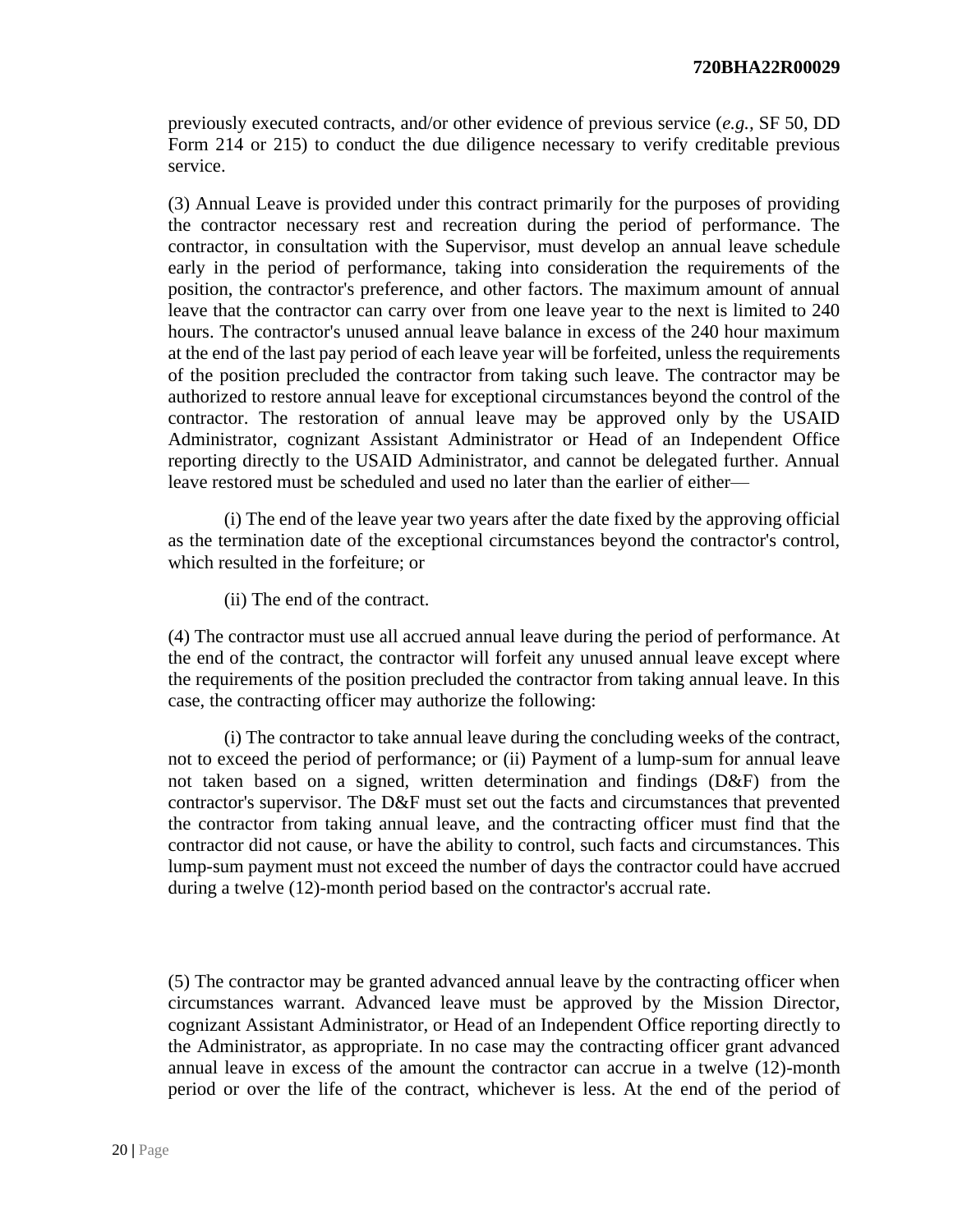performance or at termination, the contractor must reimburse USAID for any outstanding balance of advanced annual leave provided to the contractor under the contract.

**(b) Sick Leave.** The contractor may use sick leave on the same basis and for the same purposes as USAID direct-hire employees. The contractor will accrue sick leave at a rate not to exceed four (4) hours every two (2) weeks for a maximum of thirteen (13) workdays per year based on a full-time, 40-hour workweek, and the rate of accrual will be prorated if the contract provides for a shorter workweek. The contractor may carry over unused sick leave from year to year under the same contract, and to a new follow-on contract for the same work at the same place of performance. The contractor is not authorized to carry over sick leave to a new contract for a different position or at a different location. The contractor will not be compensated for unused sick leave at the completion of this contract.

*(c) Home Leave.* (1) The contractor may be granted home leave to be taken only in the U.S., its commonwealth, possessions, or territories, in one continuous period, under the following conditions:

(i) The contractor must complete twenty-four (24) continuous months of service abroad under this contract, and must not have taken more than thirty (30) workdays leave (annual, sick, or LWOP) in the U.S., its commonwealths, possessions, or territories. The required service abroad will include the actual days in orientation in the U.S. (excluding any language training), travel time by the most direct route, and actual days abroad beginning on the date of arrival in the cooperating country. Any annual and sick leave taken abroad, excluding leave without pay (LWOP), will count toward the period of service abroad. Any days of annual and sick leave taken in the U.S., its commonwealths, possessions, or territories will not be counted toward the required twenty-four (24) months of service abroad.

(ii) The contractor must agree to return immediately after completing home leave to continue performance for an additional—

 $(A)$  Two  $(2)$  years, or

(B) Not less than one (1) year, if approved in writing by the Mission Director before the contractor departs on home leave.

(iii) If the contractor agrees to meet the conditions in paragraph  $(c)(1)(ii)$  of this clause above by returning to the same USAID Mission under this contract or a new contract, the contractor may be granted thirty (30) workdays of home leave.

(iv) If the contractor agrees to meet the continued performance conditions of paragraph (c)(1)(ii) of this clause and will be relocating to a different USAID Mission under a new USAID personal services contract immediately following the completion of home leave, the contractor may be granted twenty (20) workdays of home leave. USAID will provide the contractor these twenty days of home leave under this contract, not under the new contract.

(v) If home leave eligibility is based on paragraph  $(c)(1)(iv)$  of this clause, prior to departure on home leave, the contractor must submit to the contracting officer at the current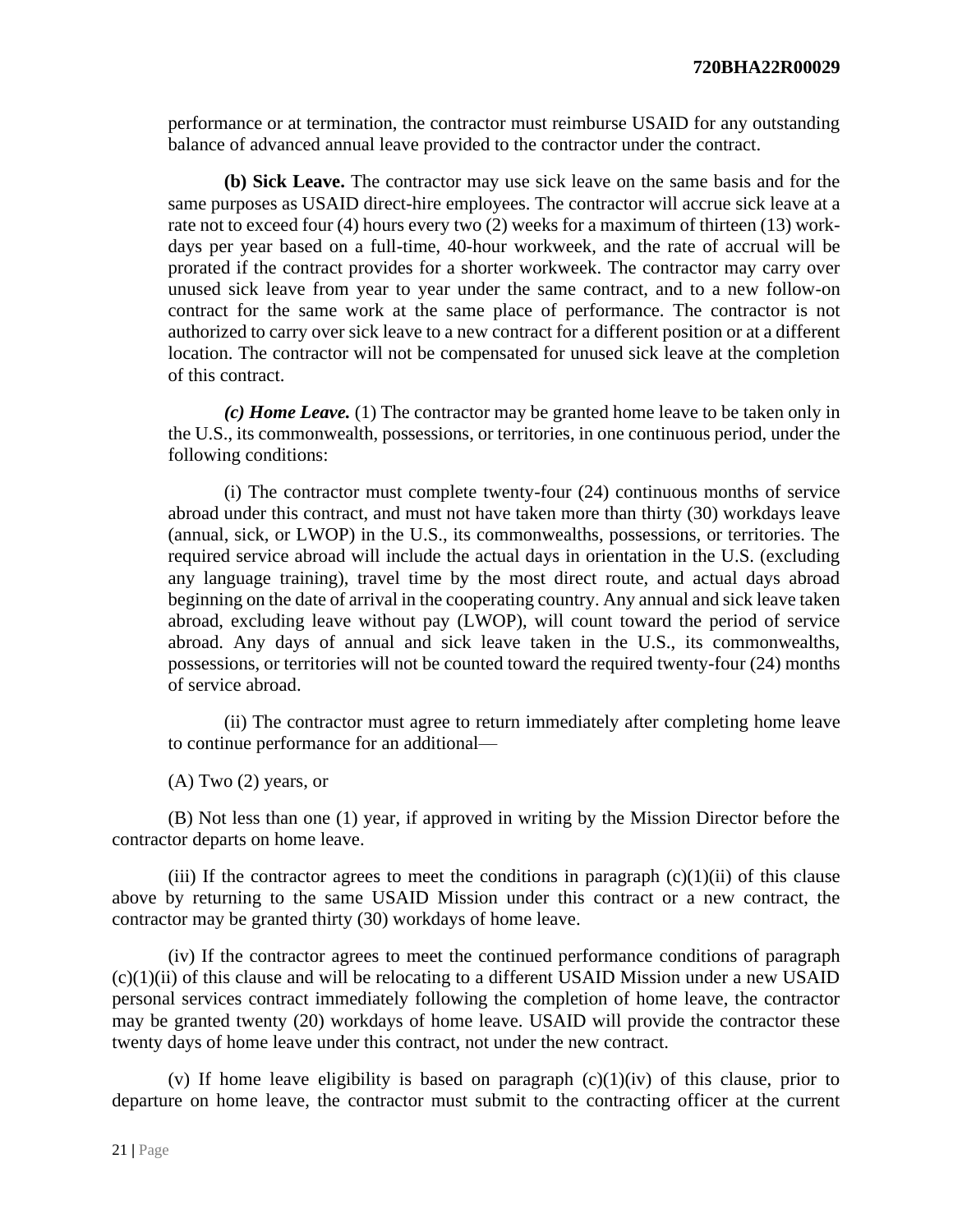Mission, a copy of the new contract with a special award condition in the contract Schedule indicating the contractor's obligation to fulfill the commitment for continued performance in accordance with paragraph  $(c)(1)(ii)$  of this clause.

(2) Notwithstanding the requirements in paragraph  $(c)(1)$  of this clause, the contractor may be granted advanced home leave subject to all of the following conditions:

(i) Granting of advanced home leave would serve in each case to advance the attainment of the objectives of this contract; and

(ii) The contractor has served at least eighteen (18) months abroad, as defined in paragraph (c)(4) of this clause, at the same USAID Mission under this contract, and has not taken more than 30 work days leave (annual, sick or LWOP) in the U.S.; and

(iii) The contractor agrees to return immediately to the same Mission to complete the time remaining to meet the twenty-four (24) month period of service required for home leave, which begins after the contractor returns from home leave, plus an additional—

(A) Two (2) years, or

(B) Not less than one (1) year, if approved by the Mission Director, under the current contract, or under a new contract for the same or similar services at the same Mission, before the contractor departs on home leave.

(3)(i) Home leave must be taken only in the U.S., its commonwealths, possessions, or territories. Any days spent in any other location will be charged to annual leave, or if the contractor does not have accrued annual leave to cover these days, the contractor will be placed on LWOP.

(ii) Travel time by the most direct route is authorized in addition to the home leave authorized under this "Leave and Holidays" clause. Salary during travel to and from the U.S. for home leave will be limited to the time required for travel by the most direct and expeditious route. Additional home leave travel requirements are included in the "Travel and Transportation Expenses" clause of this contract.

(iii) Except for reasons beyond the contractor's control as determined by the contracting officer, the contractor must return abroad immediately after home leave to fulfill the additional required continued performance of services for any home leave provided under this contract, or else the contractor must reimburse USAID for the salary and benefits costs of home leave, travel and transportation, and any other payments related to home leave.

(iv) Unused home leave is not reimbursable under this contract.

(4) The contracting officer may authorize the contractor to spend no more than five (5) days in work status for consultation at USAID/Washington while on home leave in the U.S., before returning abroad. Consultation in excess of five (5) days or at locations other than USAID/Washington must be approved in advance by the Mission Director or the contracting officer.

**(d) Home Leave for Qualifying Posts***.* (1) If the contractor ordinarily qualifies for home leave and has completed a 12-month period at one of the USAID qualifying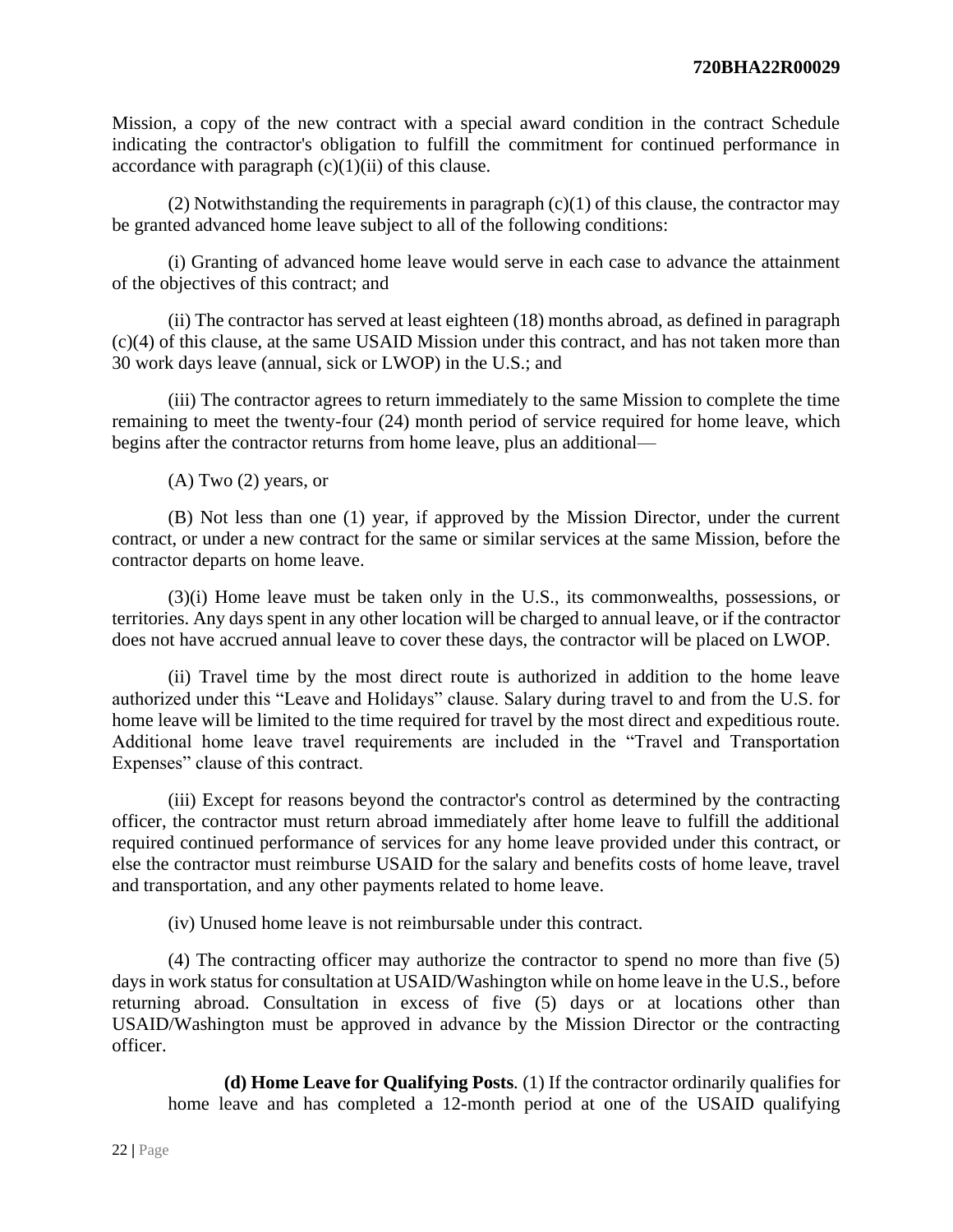Missions, as announced by the Department of State or USAID, the contractor is entitled to ten (10) workdays of home leave in addition to the home leave the contractor is normally entitled to in accordance with paragraph (c) of this "Leave and Holidays" clause.

(2) There is no requirement that an eligible contractor take this additional home leave for qualifying Missions; it is for use at the contractor's option. If the contractor is eligible and elects to take such home leave, the contractor must take all ten (10) workdays at one time in the U.S. under the conditions described in paragraphs  $(c)(3)$  and  $(c)(4)$  of this clause. If the contractor is returning to the U.S. and not returning abroad to the same or different USAID Mission, the contractor is not eligible for home leave for qualifying Missions, and this paragraph (d) will not apply.

**(e) Holidays and Administrative Leave***.* The contractor is entitled to all holidays and administrative leave granted by USAID to U.S. direct-hire employees as announced by the Agency or Mission.

**(f) Military Leave.** Military leave of not more than 15 calendar days in any calendar year may be granted to a contractor who is a reservist of the U.S. Armed Forces. The contractor must provide advance notice of the pending military leave to the Contracting Officer or the Mission Director as soon as known. A copy of any such notice must be part of the contract file.

**(g) Leave Without Pay (LWOP).** LWOP may be granted only with the written approval of the Contracting Officer or Mission Director, unless a USPSC is requesting for such leave for family and leave purposes under paragraph (i) below.

**(h) Compensatory Time.** USAID may grant compensatory time off only with the written approval of the contracting officer or Mission Director in rare instances when it has been determined absolutely essential and consistent with the policies that apply to USAID U.S. direct hire employees. The contractor may use earned compensatory time off in accordance with policies that apply to USAID direct-hire employees.

# **(i) Family and Medical Leave (FML)**

(1) USAID provides family and medical leave (FML) for eligible USPSCs working within the U.S., or any Territories or possession of the United States, in accordance with Title I of the Family and Medical Leave Act of 1993, as amended, and as administered by the Department of Labor under [29 CFR 825.](https://www.ecfr.gov/cgi-bin/text-idx?SID=db0243f608afdb03943b0635a819c860&mc=true&tpl=/ecfrbrowse/Title29/29cfr825_main_02.tpl) USAID is also extending FML to eligible USPSCs working outside the U.S., or any Territories or possession of the U.S., in accordance with this paragraph (i) as a matter of policy discretion.

(2) FML only applies to USPSCs, not any other type of PSC.

(3) In accordance with 29 CFR 825.110, to be eligible for family and medical leave, the contractor must have--

(i) Been employed or under contract for at least twelve (12) months with a U.S. federal agency as a direct-hire or a personal services contractor; and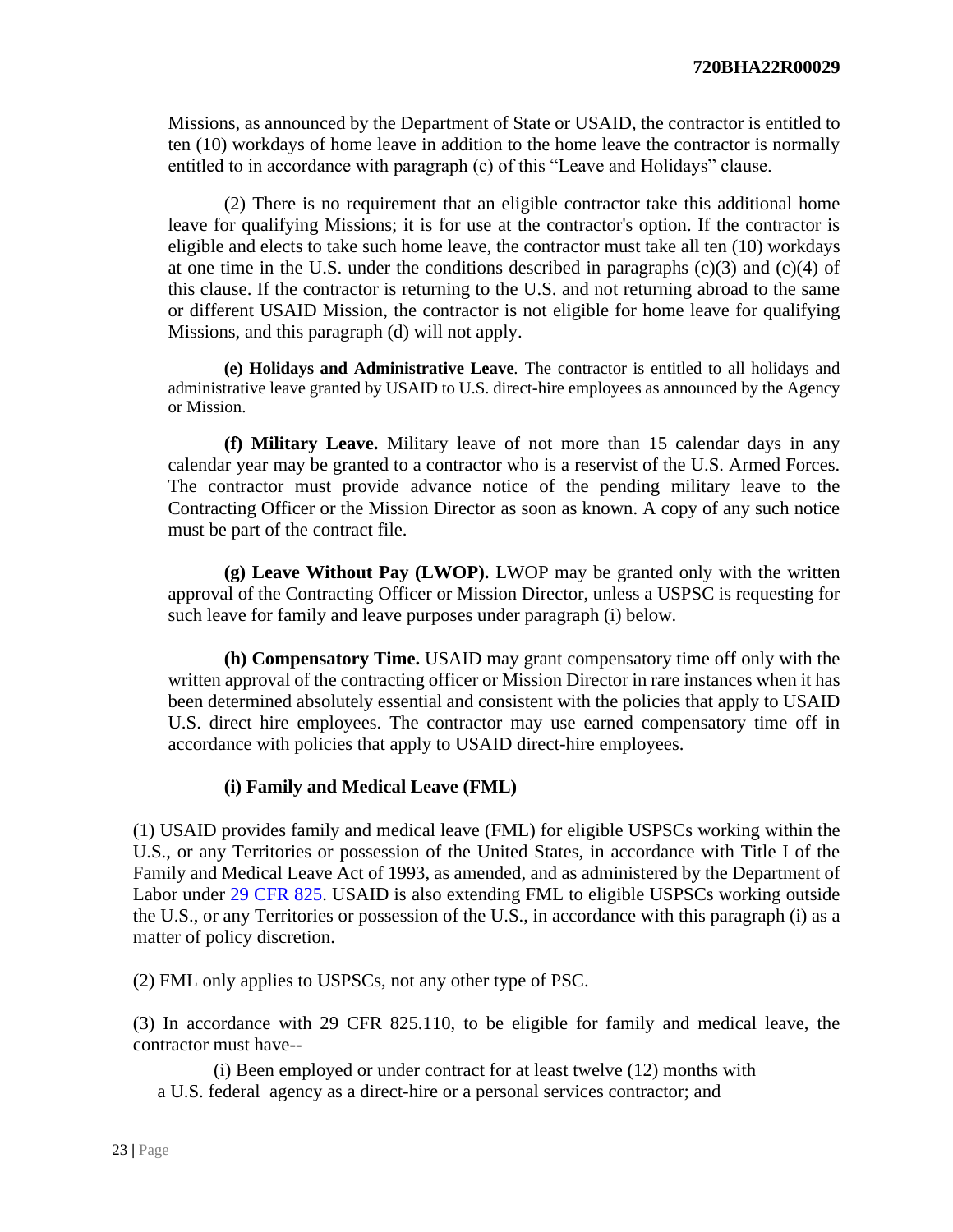(ii) Performed at least 1,250 hours of service with a U.S. federal agency as a direct hire or a personal services contractor during the previous 12-month period immediately preceding the commencement of family and medical leave.

(4) In accordance with 29 CFR 825.200(a), and USAID's internal policies available in Automated Directive System Chapter 309 (ADS 309), an eligible contractor may take up to twelve (12) workweeks of leave under FMLA, Title I, in any 12-month period for the reasons specified in 29 CFR 825.112.

(5) In accordance with 29 CFR part 825.207, the contractor may take LWOP for family and medical leave purposes. However, the contractor may choose to substitute LWOP with accrued annual or sick leave earned under the terms of this contract. If the contractor does not choose to substitute accrued paid leave, the contracting officer, in consultation with the contractor's supervisor, may require the contractor to substitute accrued paid leave for LWOP. The contracting officer must obtain the required certifications for approval of family medical leave in accordance with USAID policy. The contractor must notify the contractor's Supervisor of the intent to substitute paid leave for LWOP prior to the date such paid leave commences. After having invoked the entitlement to family and medical leave and taking LWOP for that purpose, the contractor cannot retroactively substitute paid leave for the LWOP already takenunder family and medical leave.

(6) FML is not authorized for any period beyond the completion date of this contract.

(7) When requesting family medical leave, the contractor must submit the relevant leave request in writing, including certifications and other supporting documents required by 29 CFR 825 and USAID policy in ADS 309.

(8) The U.S. Department of Labor's (DOL's) [Wage and Hour Division \(WHD\) Publication](https://www.dol.gov/whd/regs/compliance/posters/fmlaen.pdf)  [1420](https://www.dol.gov/whd/regs/compliance/posters/fmlaen.pdf) explains the FMLA's provisions and provides information concerning procedures for filing complaints for violations of the Act.

#### (j) *Paid Parental Leave***.**

 (1) If the contractor is eligible for family and medical leave in accordance with paragraph (i) "Family and Medical Leave" of this clause, then instead of family and medical leave, the contractor may be authorized to take paid parental leave as specified in this paragraph, similar to that provided to USAID direct-hire employees. When authorized to do so by the contracting officer, the contractor may elect to substitute paid parental leave for up to twelve (12) workweeks of family and medical leave, as specified in paragraph (i) of this clause. The contractor may take such paid parental leave after the occurrence of the birth or placement of a child which results in the contractor assuming and continuing a parental role with respect to the newly born or placed child in accordance with the requirements of this paragraph (j).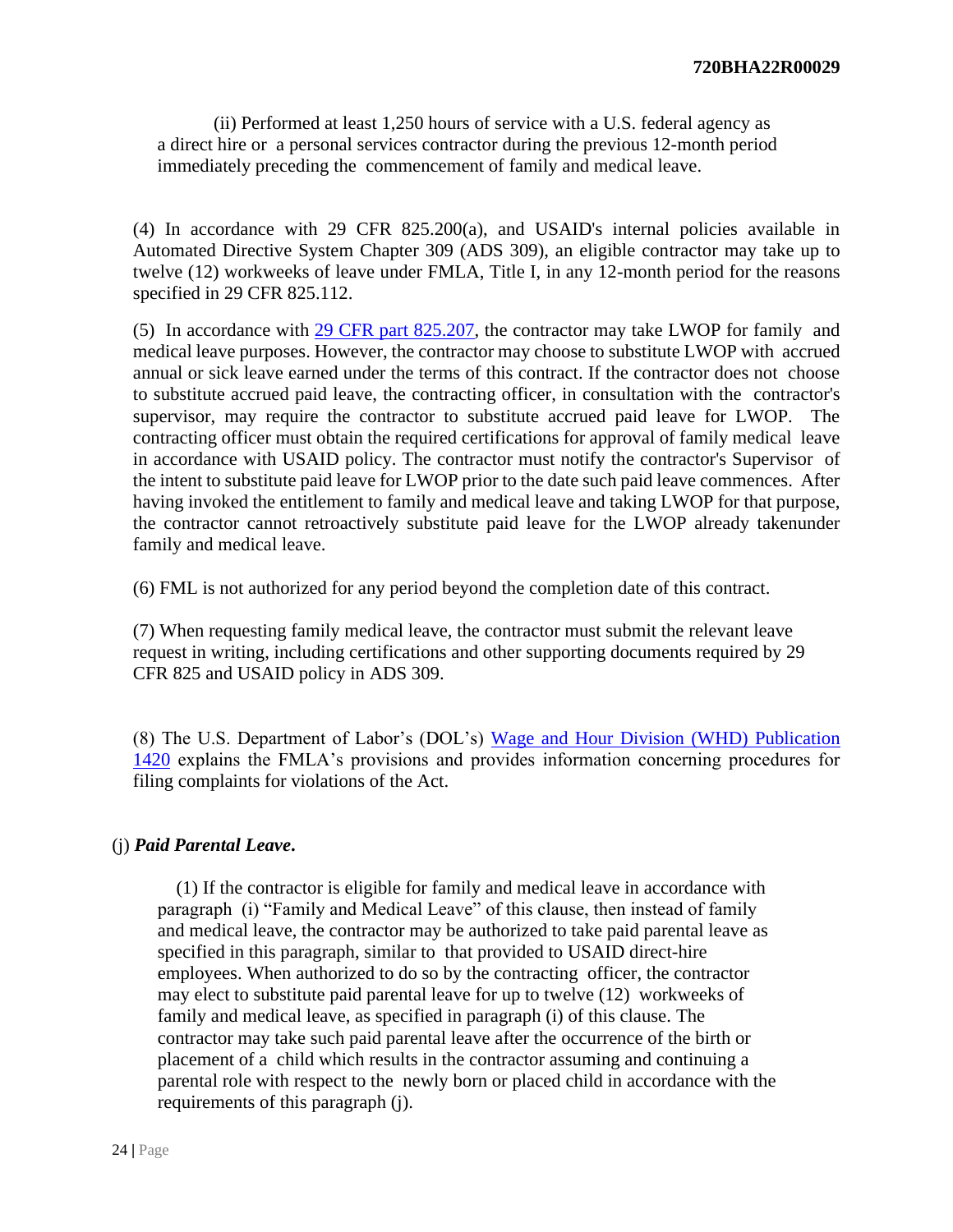**720BHA22R00029**

 (2) Paid parental leave may be taken intermittently or on a reduced leave schedule, subject to the mutual agreement of the contractor and their supervisor. Paid parental leave must be used no later than the end of the 12-month period beginning on the date of the birth or placement involved. At the end of that 12 month period, any unused balance of paid parental leave expires and is not available for future use. No payment will be made for unused or expired paid parental leave. Paid parental leave is not annual leave, and thus will not be included in any lump-sum payment for annual leave following completion or termination of the contract.

(3) To establish eligibility for paid parental leave, the contracting officer may require the contractor to provide documentation of entitlement and a signed certification. Appropriate documentation of entitlement is to show that the contractor's use of paid parental leave is directly connected with a birth or placement that has occurred, such as a birth certificate or a document from an adoption or foster care agency regarding the placement. By the signed certification, the contractor is attesting that the paid parental leave is being taken by the contractor in connection with the documented birth or placement, and that the contractor has a continuing parental role with respect to the newly born or placed child.

(4) (i) The contractor may not use any paid parental leave unless the contractor agrees in writing, before commencement of the leave, to return immediately after completing paid parental leave to continue performance under this contract for at least 12 workweeks. This 12-workweek period of performance obligation begins on the contractor's first scheduled workday after the contractor concludes taking such leave, whether taken consecutively or intermittently, regardless of the amount of leave taken. The period of performance obligation by the contractor is fixed at 12 workweeks regardless of the amount of leave used by the contractor. Due to this 12-workweek mandatory period of performance obligation, the contracting officer will not authorize paid parental leave for use by the contractor within the last 12 workweeks before the contract end date, including option periods if any, regardless whether exercised. Within the last 24 workweeks of the contract, because of the mandatory 12-week period of obligation, the contracting officer will only authorize paid parental leave for any time remaining before the contract end date beyond the 12-week mandatory period of performance. Any paid parental leave taken by the contractor as well as the 12 week period of performance obligation must be completed by the contract end date, including any option periods, regardless of whether exercised.

(ii) If the contractor is eligible for paid parental leave, but is physically or mentally incapable of entering into the period of performance obligation agreement before the period of leave, such leave may be temporarily authorized, or retroactively invoked upon return to duty, subject to a determination that, in the Agency's judgment, the contractor was incapable of entering into such agreement in accordance with the requirements of this paragraph (4) at the time of the commencement of the leave entitlement.

(5) (i) If, during the period of paid parental leave or of the required 12 workweek period of performance obligation, the contractor learns, or decides,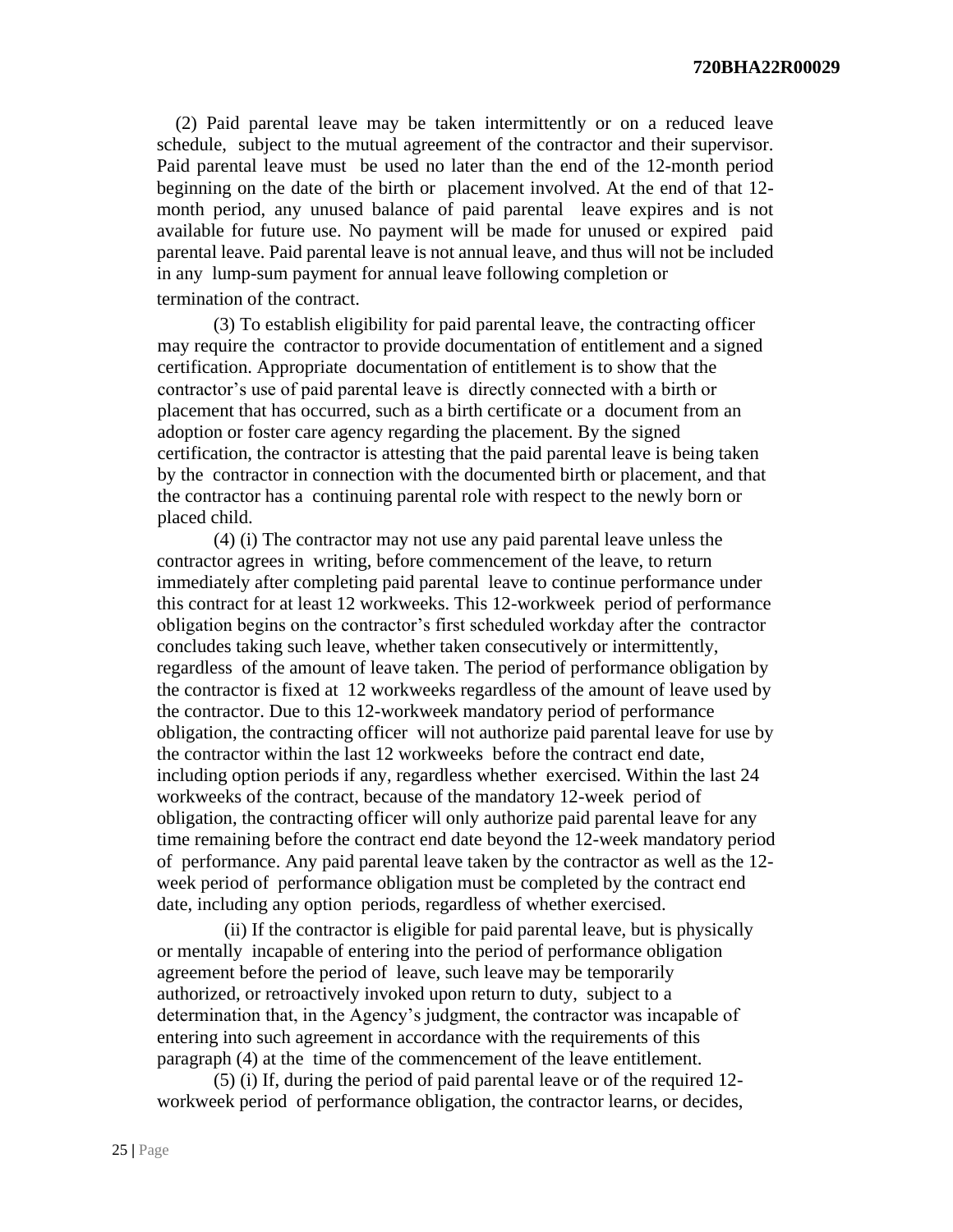they will not be able or willing to complete the period of performance obligation, the contractor must notify their supervisor and contracting officer of the situation as soon as possible. After receiving such notice, the contracting officer will coordinate with the supervisor to determine whether reimbursement is required in accordance with this paragraph (5).

(ii) If the contractor fails to return to work for the required 12-week obligation, the Agency will require reimbursement from the contractor of an amount equal to the total amount of the Government contributions paid by the Agency to or on behalf of the contractor to maintain the contractor's health insurance coverage during the period of paid parental leave.

(iii) The contracting officer may waive the reimbursement requirement of this paragraph (5) if the contractor is unable to fulfill the required 12-workweek obligation for any of the following reasons:

(A) in the Agency's judgment, the contractor is unable to return to work because of the continuation, recurrence, or onset of a serious health condition (including mental health) of the contractor or the newly born or placed child—but only if the condition is related to the applicable birth or placement; or

(B) in the Agency' judgment, the contractor is unable to return to work due to circumstances beyond the contractor's control that precludes performance under the contract; or (

C) the contracting officer terminates the contract for convenience in accordance with the clause entitled "Termination", or does not exercise any option period.

**(k) Leave Records.** The contractor shall maintain current leave records for himself/herself and make them available, as requested by the Mission Director or the Contracting Officer.

[End of Provision]

### **ATTACHMENT 3**

**Title 48 of the Code of Federal Regulations (CFR) Chapter 7 USAID Acquisition Regulation (AIDAR)**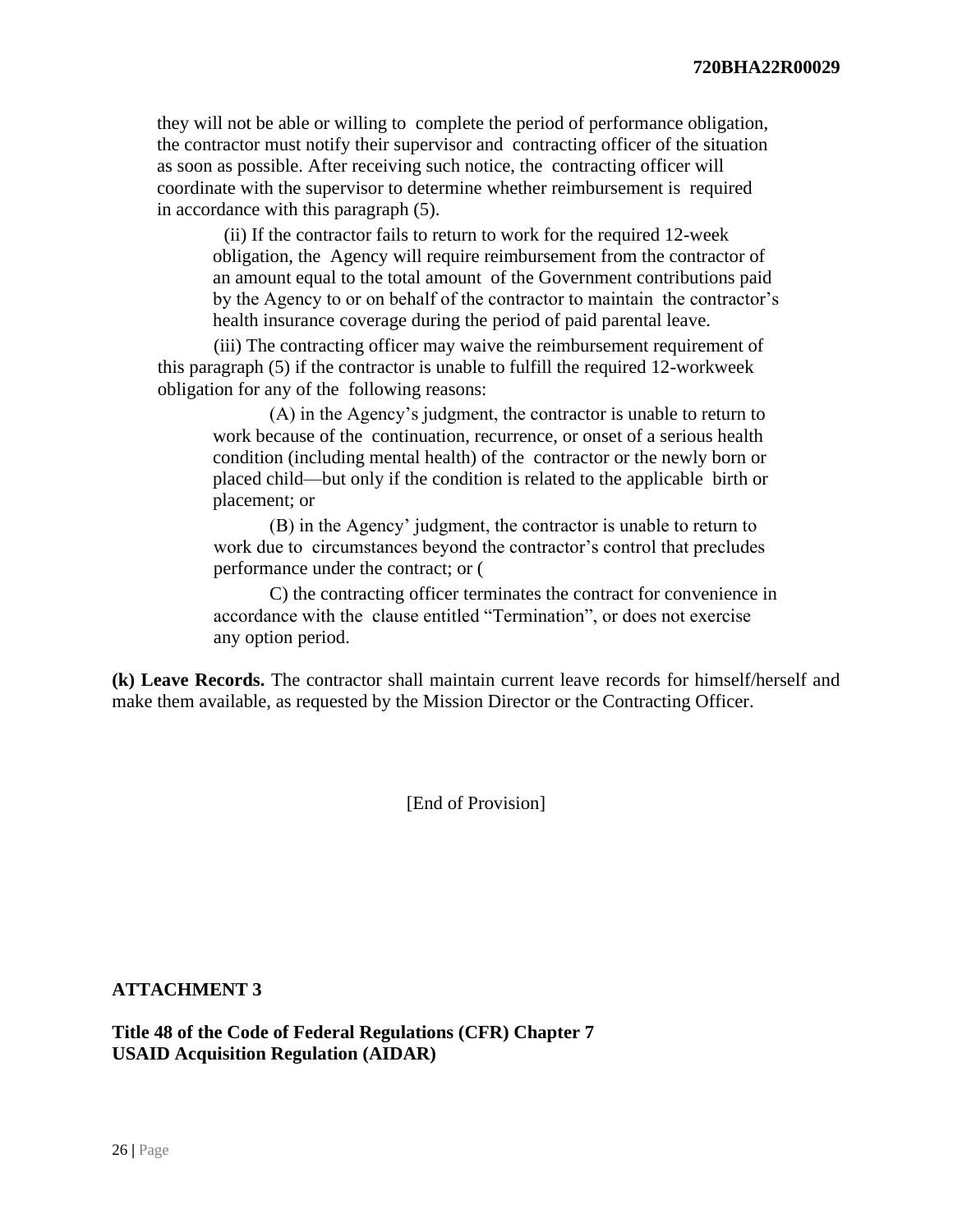## **APPENDIX D--DIRECT USAID CONTRACTS WITH A U.S. CITIZEN OR A U.S. RESIDENT ALIEN FOR PERSONAL SERVICES ABROAD**

## **GP 25. MEDICAL EVACUATION (MEDEVAC) SERVICES (DEC 2019) (Pursuant to class deviation #M/OAA-DEV-AIDAR-20-3c)**

A contractor who is required to relocate abroad and accompanying eligible family members; or a contractor on official travel status abroad on temporary duty or training, will be provided Medevac services through the Department of State, Bureau of Medical Services, similar to that provided to U.S. Government employees in 16 FAM 300 Medical Travel. Medevac costs that will be covered by USAID include travel and per diem, but do not include medical care costs.

To be eligible for Medevac services covered by the Department of State Medevac program, the contractor and accompanying eligible family members must obtain and maintain international health insurance coverage in accordance with the clause of the contract entitled, "Insurance."

[END CLAUSE]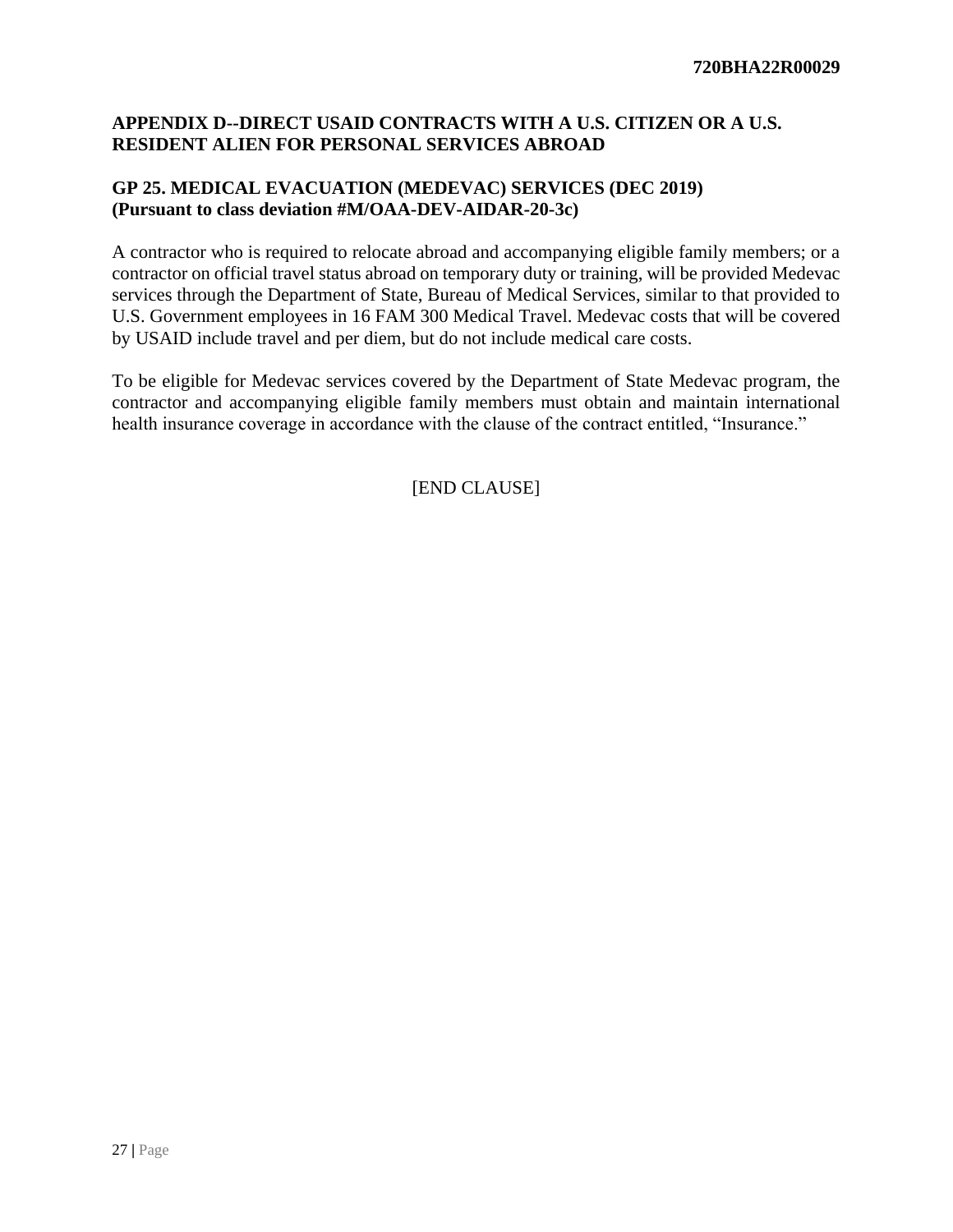## **ATTACHMENT 4**

#### **52.222-50 Combating Trafficking in Persons (Nov 2021)**

(a) *Definitions*. As used in this clause-

 *Agent* means any individual, including a director, an officer, an employee, or an independent contractor, authorized to act on behalf of the organization.

*Coercion* means-

(1) Threats of serious harm to or physical restraint against any person;

 (2) Any scheme, plan, or pattern intended to cause a person to believe that failure to perform an act would result in serious harm to or physical restraint against any person; or

(3) The abuse or threatened abuse of the legal process.

 *Commercial sex act* means any sex act on account of which anything of value is given to or received by any person.

*Commercially available off-the-shelf (COTS) item* —

(1) Means any item of supply (including construction material) that is—

 (i) A commercial product (as defined in paragraph (1) of the definition of "commercial product" at Federal Acquisition Regulation (FAR) [2.101;](https://www.acquisition.gov/far/2.101#FAR_2_101)

(ii)Sold in substantial quantities in the commercial marketplace; and

 (iii)Offered to the Government, under a contract or subcontract at any tier, without modification, in the same form in which it is sold in the commercial marketplace; and

 (2)Does not include bulk cargo, as defined in [46 U.S.C. 40102\(4\),](http://uscode.house.gov/browse.xhtml;jsessionid=114A3287C7B3359E597506A31FC855B3) such as agricultural products and petroleum products.

 *Debt bondage* means the status or condition of a debtor arising from a pledge by the debtor of his or her personal services or of those of a person under his or her control as a security for debt, if the value of those services as reasonably assessed is not applied toward the liquidation of the debt or the length and nature of those services are not respectively limited and defined.

 *Employee* means an employee of the Contractor directly engaged in the performance of work under the contract who has other than a minimal impact or involvement in contract performance.

*Forced Labor* means knowingly providing or obtaining the labor or services of a person-

 (1) By threats of serious harm to, or physical restraint against, that person or another person;

 (2) By means of any scheme, plan, or pattern intended to cause the person to believe that, if the person did not perform such labor or services, that person or another person would suffer serious harm or physical restraint; or

(3) By means of the abuse or threatened abuse of law or the legal process.

*Involuntary servitude* includes a condition of servitude induced by means of-

 (1) Any scheme, plan, or pattern intended to cause a person to believe that, if the person did not enter into or continue in such conditions, that person or another person would suffer serious harm or physical restraint; or

(2) The abuse or threatened abuse of the legal process.

 *Recruitment fees* means fees of any type, including charges, costs, assessments, or other financial obligations, that are associated with the recruiting process, regardless of the time, manner, or location of imposition or collection of the fee.

 (1) Recruitment fees include, but are not limited to, the following fees (when they are associated with the recruiting process) for-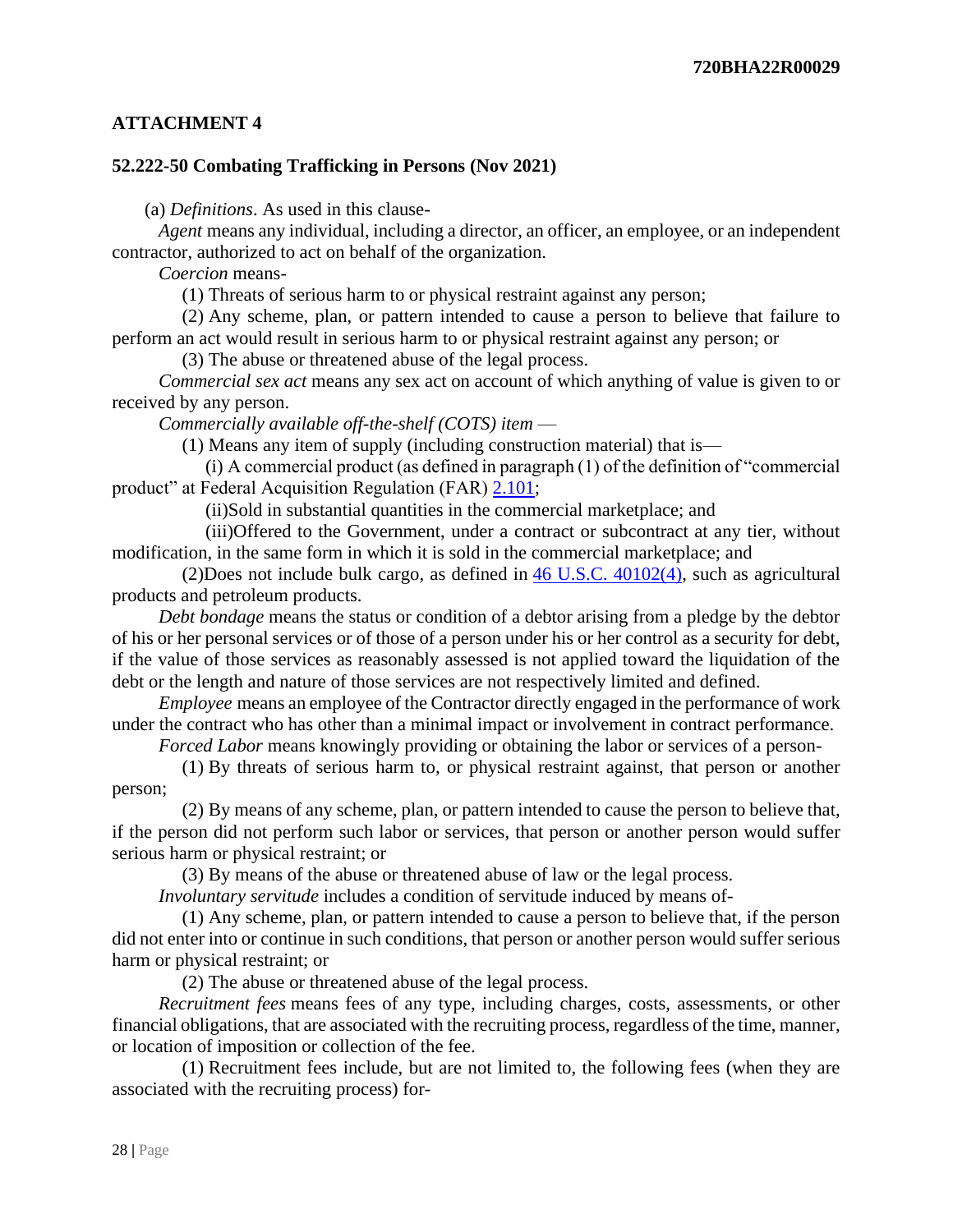(i) Soliciting, identifying, considering, interviewing, referring, retaining, transferring, selecting, training, providing orientation to, skills testing, recommending, or placing employees or potential employees;

(ii) Advertising

fees;

(iii) Obtaining permanent or temporary labor certification, including any associated

(iv) Processing applications and petitions;

(v) Acquiring visas, including any associated fees;

 (vi) Acquiring photographs and identity or immigration documents, such as passports, including any associated fees;

 (vii) Accessing the job opportunity, including required medical examinations and immunizations; background, reference, and security clearance checks and examinations; and additional certifications;

(viii) An employer's recruiters, agents or attorneys, or other notary or legal fees;

 (ix) Language interpretation or translation, arranging for or accompanying on travel, or providing other advice to employees or potential employees;

 (x) Government-mandated fees, such as border crossing fees, levies, or worker welfare funds;

(xi) Transportation and subsistence costs-

 (A) While in transit, including, but not limited to, airfare or costs of other modes of transportation, terminal fees, and travel taxes associated with travel from the country of origin to the country of performance and the return journey upon the end of employment; and

(B) From the airport or disembarkation point to the worksite;

(xii) Security deposits, bonds, and insurance; and

(xiii) Equipment charges.

 (2) A recruitment fee, as described in the introductory text of this definition, is a recruitment fee, regardless of whether the payment is-

(i) Paid in property or money;

(ii) Deducted from wages;

(iii) Paid back in wage or benefit concessions;

(iv) Paid back as a kickback, bribe, in-kind payment, free labor, tip, or tribute; or

 (v) Collected by an employer or a third party, whether licensed or unlicensed, including, but not limited to-

(A) Agents;

(B) Labor brokers;

(C) Recruiters;

(D) Staffing firms (including private employment and placement firms);

(E) Subsidiaries/affiliates of the employer;

(F) Any agent or employee of such entities; and

(G) Subcontractors at all tiers.

*Severe forms of trafficking in persons* means-

 (1) Sex trafficking in which a commercial sex act is induced by force, fraud, or coercion, or in which the person induced to perform such act has not attained 18 years of age; or

 (2) The recruitment, harboring, transportation, provision, or obtaining of a person for labor or services, through the use of force, fraud, or coercion for the purpose of subjection to involuntary servitude, peonage, debt bondage, or slavery.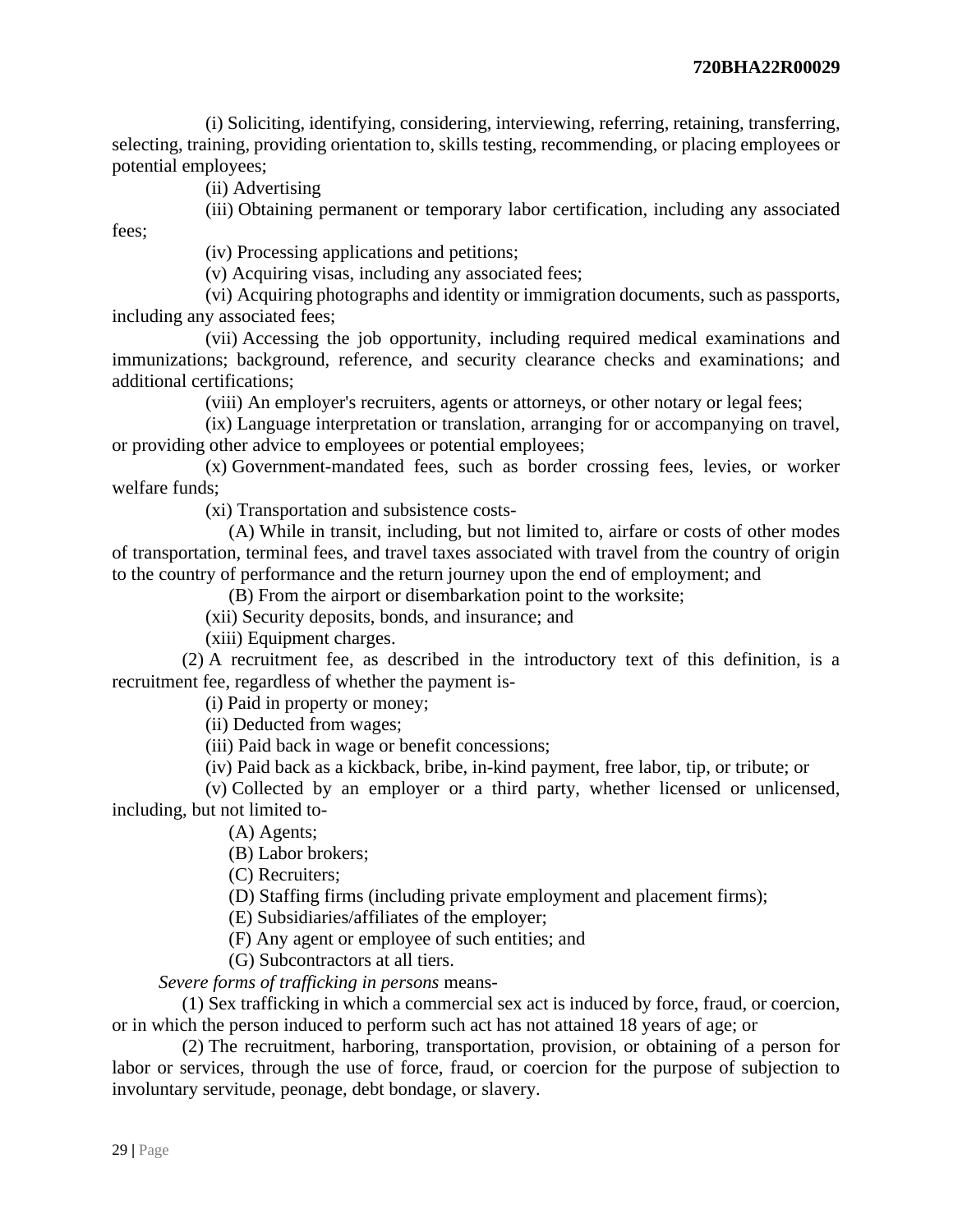"Sex trafficking" means the recruitment, harboring, transportation, provision, or obtaining of a person for the purpose of a commercial sex act.

 *Subcontract* means any contract entered into by a subcontractor to furnish supplies or services for performance of a prime contract or a subcontract.

 *Subcontractor* means any supplier, distributor, vendor, or firm that furnishes supplies or services to or for a prime contractor or another subcontractor.

*United States* means the 50 States, the District of Columbia, and outlying areas.

 (b) *Policy.* The United States Government has adopted a policy prohibiting trafficking in persons including the trafficking-related activities of this clause. Contractors, contractor employees, and their agents shall not-

 (1) Engage in severe forms of trafficking in persons during the period of performance of the contract;

(2) Procure commercial sex acts during the period of performance of the contract;

(3) Use forced labor in the performance of the contract;

 (4) Destroy, conceal, confiscate, or otherwise deny access by an employee to the employee's identity or immigration documents, such as passports or drivers' licenses, regardless of issuing authority;

(5)

(i) Use misleading or fraudulent practices during the recruitment of employees or offering of employment, such as failing to disclose, in a format and language understood by the employee or potential employee, basic information or making material misrepresentations during the recruitment of employees regarding the key terms and conditions of employment, including wages and fringe benefits, the location of work, the living conditions, housing and associated costs (if employer or agent provided or arranged), any significant costs to be charged to the employee or potential employee, and, if applicable, the hazardous nature of the work;

 (ii) Use recruiters that do not comply with local labor laws of the country in which the recruiting takes place;

(6) Charge employees or potential employees recruitment fees;

(7)

(i) Fail to provide return transportation or pay for the cost of return transportation upon the end of employment-

 (A) For an employee who is not a national of the country in which the work is taking place and who was brought into that country for the purpose of working on a U.S. Government contract or subcontract (for portions of contracts performed outside the United States); or

 (B) For an employee who is not a United States national and who was brought into the United States for the purpose of working on a U.S. Government contract or subcontract, if the payment of such costs is required under existing temporary worker programs or pursuant to a written agreement with the employee (for portions of contracts performed inside the United States); except that-

(ii) The requirements of paragraphs  $(b)(7)(i)$  of this clause shall not apply to an employee who is-

 (A) Legally permitted to remain in the country of employment and who chooses to do so; or

 (B) Exempted by an authorized official of the contracting agency from the requirement to provide return transportation or pay for the cost of return transportation;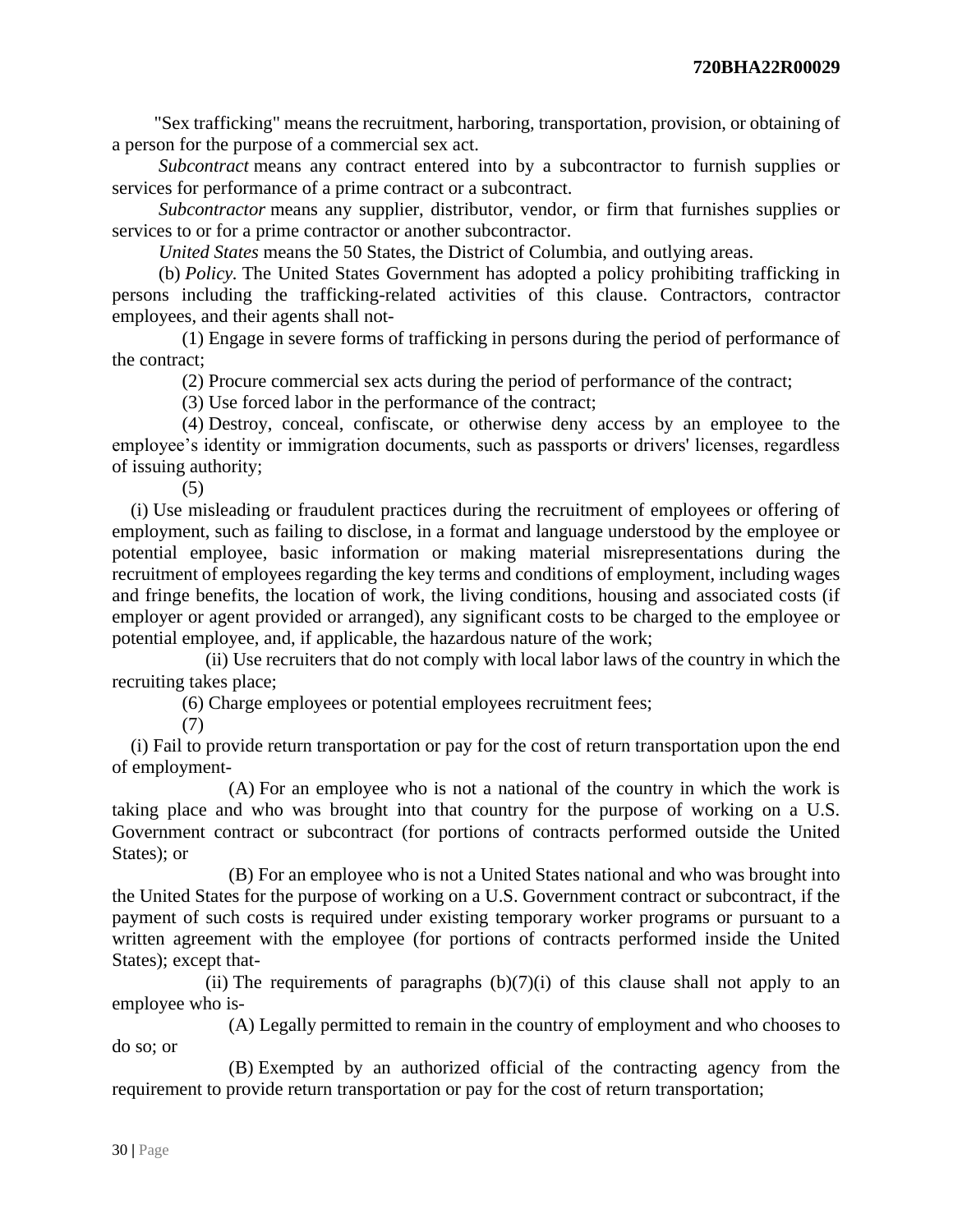(iii) The requirements of paragraph  $(b)(7)(i)$  of this clause are modified for a victim of trafficking in persons who is seeking victim services or legal redress in the country of employment, or for a witness in an enforcement action related to trafficking in persons. The contractor shall provide the return transportation or pay the cost of return transportation in a way that does not obstruct the victim services, legal redress, or witness activity. For example, the contractor shall not only offer return transportation to a witness at a time when the witness is still needed to testify. This paragraph does not apply when the exemptions at paragraph (b)(7)(ii) of this clause apply.

 (8) Provide or arrange housing that fails to meet the host country housing and safety standards; or

 (9) If required by law or contract, fail to provide an employment contract, recruitment agreement, or other required work document in writing. Such written work document shall be in a language the employee understands. If the employee must relocate to perform the work, the work document shall be provided to the employee at least five days prior to the employee relocating. The employee's work document shall include, but is not limited to, details about work description, wages, prohibition on charging recruitment fees, work location(s), living accommodations and associated costs, time off, roundtrip transportation arrangements, grievance process, and the content of applicable laws and regulations that prohibit trafficking in persons.

(c) *Contractor requirements*. The Contractor shall-

(1) Notify its employees and agents of-

 (i) The United States Government's policy prohibiting trafficking in persons, described in paragraph (b) of this clause; and

 (ii) The actions that will be taken against employees or agents for violations of this policy. Such actions for employees may include, but are not limited to, removal from the contract, reduction in benefits, or termination of employment; and

 (2) Take appropriate action, up to and including termination, against employees, agents, or subcontractors that violate the policy in paragraph (b) of this clause.

(d) *Notification.*

(1) The Contractor shall inform the Contracting Officer and the agency Inspector General immediately of-

 (i) Any credible information it receives from any source (including host country law enforcement) that alleges a Contractor employee, subcontractor, subcontractor employee, or their agent has engaged in conduct that violates the policy in paragraph (b) of this clause (see also [18](http://uscode.house.gov/browse.xhtml;jsessionid=114A3287C7B3359E597506A31FC855B3)  [U.S.C. 1351,](http://uscode.house.gov/browse.xhtml;jsessionid=114A3287C7B3359E597506A31FC855B3) Fraud in Foreign Labor Contracting, and  $52.203-13(b)(3)(i)(A)$  $52.203-13(b)(3)(i)(A)$ , if that clause is included in the solicitation or contract, which requires disclosure to the agency Office of the Inspector General when the Contractor has credible evidence of fraud); and

 (ii) Any actions taken against a Contractor employee, subcontractor, subcontractor employee, or their agent pursuant to this clause.

 (2) If the allegation may be associated with more than one contract, the Contractor shall inform the contracting officer for the contract with the highest dollar value.

 (e) *Remedies.* In addition to other remedies available to the Government, the Contractor's failure to comply with the requirements of paragraphs  $(c)$ ,  $(d)$ ,  $(g)$ ,  $(h)$ , or  $(i)$  of this clause may result in-

 (1) Requiring the Contractor to remove a Contractor employee or employees from the performance of the contract;

(2) Requiring the Contractor to terminate a subcontract;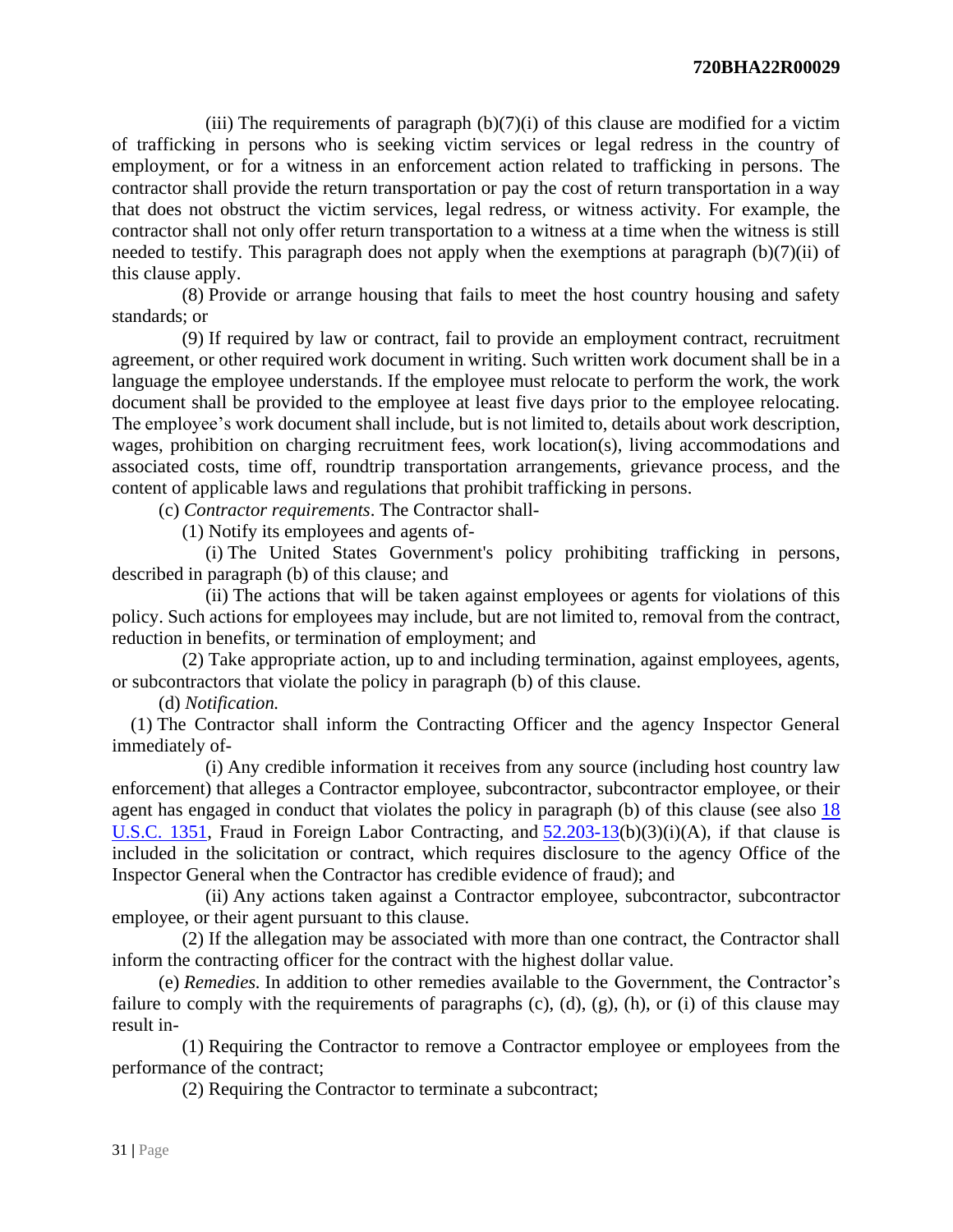(3) Suspension of contract payments until the Contractor has taken appropriate remedial action;

 (4) Loss of award fee, consistent with the award fee plan, for the performance period in which the Government determined Contractor non-compliance;

(5) Declining to exercise available options under the contract;

 (6) Termination of the contract for default or cause, in accordance with the termination clause of this contract; or

(7) Suspension or debarment.

 (f) *Mitigating and aggravating factors.* When determining remedies, the Contracting Officer may consider the following:

 (1) *Mitigating factors*. The Contractor had a Trafficking in Persons compliance plan or an awareness program at the time of the violation, was in compliance with the plan, and has taken appropriate remedial actions for the violation, that may include reparation to victims for such violations.

 (2) *Aggravating factors*. The Contractor failed to abate an alleged violation or enforce the requirements of a compliance plan, when directed by the Contracting Officer to do so.

(g) *Full cooperation*.

(1) The Contractor shall, at a minimum-

 (i) Disclose to the agency Inspector General information sufficient to identify the nature and extent of an offense and the individuals responsible for the conduct;

 (ii) Provide timely and complete responses to Government auditors' and investigators' requests for documents;

 (iii) Cooperate fully in providing reasonable access to its facilities and staff (both inside and outside the U.S.) to allow contracting agencies and other responsible Federal agencies to conduct audits, investigations, or other actions to ascertain compliance with the Trafficking Victims Protection Act of 2000 [\(22 U.S.C. chapter 78\)](http://uscode.house.gov/browse.xhtml;jsessionid=114A3287C7B3359E597506A31FC855B3), E.O. 13627, or any other applicable law or regulation establishing restrictions on trafficking in persons, the procurement of commercial sex acts, or the use of forced labor; and

 (iv) Protect all employees suspected of being victims of or witnesses to prohibited activities, prior to returning to the country from which the employee was recruited, and shall not prevent or hinder the ability of these employees from cooperating fully with Government authorities.

 (2) The requirement for full cooperation does not foreclose any Contractor rights arising in law, the FAR, or the terms of the contract. It does not-

 (i) Require the Contractor to waive its attorney-client privilege or the protections afforded by the attorney work product doctrine;

 (ii) Require any officer, director, owner, employee, or agent of the Contractor, including a sole proprietor, to waive his or her attorney client privilege or Fifth Amendment rights; or

(iii) Restrict the Contractor from-

(A) Conducting an internal investigation; or

 (B) Defending a proceeding or dispute arising under the contract or related to a potential or disclosed violation.

(h) *Compliance plan*.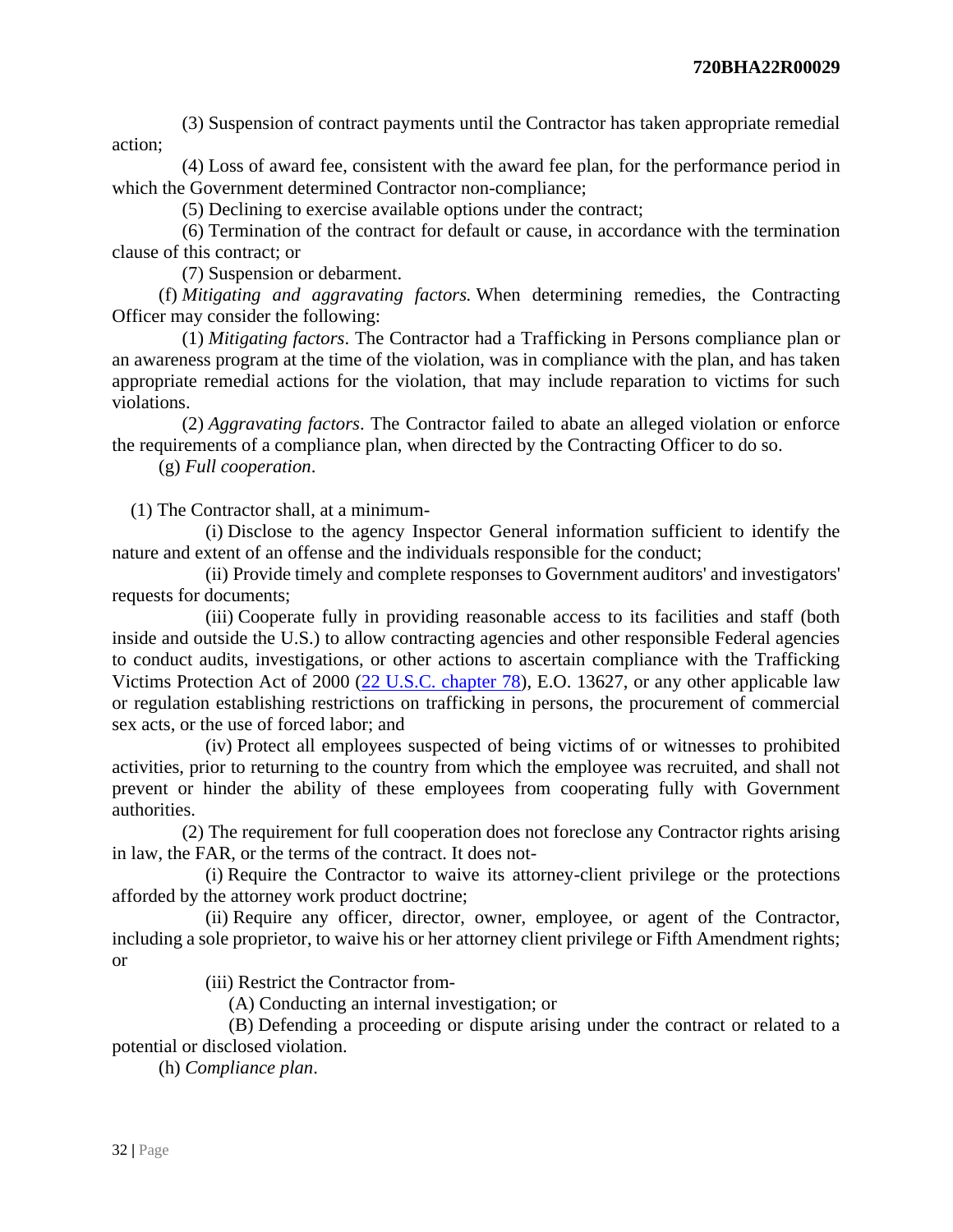(1) This paragraph (h) applies to any portion of the contract that-

 (i) Is for supplies, other than commercially available off-the-shelf items, acquired outside the United States, or services to be performed outside the United States; and

(ii) Has an estimated value that exceeds \$550,000.

 (2) The Contractor shall maintain a compliance plan during the performance of the contract that is appropriate-

(i) To the size and complexity of the contract; and

 (ii) To the nature and scope of the activities to be performed for the Government, including the number of non-United States citizens expected to be employed and the risk that the contract or subcontract will involve services or supplies susceptible to trafficking in persons.

 (3) *Minimum requirements*. The compliance plan must include, at a minimum, the following:

 (i) An awareness program to inform contractor employees about the Government's policy prohibiting trafficking-related activities described in paragraph (b) of this clause, the activities prohibited, and the actions that will be taken against the employee for violations. Additional information about Trafficking in Persons and examples of awareness programs can be found at the website for the Department of State's Office to Monitor and Combat Trafficking in Persons at [http://www.state.gov/j/tip/.](http://www.state.gov/j/tip/)

 (ii) A process for employees to report, without fear of retaliation, activity inconsistent with the policy prohibiting trafficking in persons, including a means to make available to all employees the hotline phone number of the Global Human Trafficking Hotline at 1-844-888-FREE and its email address at [help@befree.org.](mailto:help@befree.org)

 (iii) A recruitment and wage plan that only permits the use of recruitment companies with trained employees, prohibits charging recruitment fees to the employees or potential employees and ensures that wages meet applicable host-country legal requirements or explains any variance.

 (iv) A housing plan, if the Contractor or subcontractor intends to provide or arrange housing, that ensures that the housing meets host-country housing and safety standards.

 (v) Procedures to prevent agents and subcontractors at any tier and at any dollar value from engaging in trafficking in persons (including activities in paragraph (b) of this clause) and to monitor, detect, and terminate any agents, subcontracts, or subcontractor employees that have engaged in such activities.

(4) *Posting*.

(i) The Contractor shall post the relevant contents of the compliance plan, no later than the initiation of contract performance, at the workplace (unless the work is to be performed in the field or not in a fixed location) and on the Contractor's Web site (if one is maintained). If posting at the workplace or on the Web site is impracticable, the Contractor shall provide the relevant contents of the compliance plan to each worker in writing.

 (ii) The Contractor shall provide the compliance plan to the Contracting Officer upon request.

 (5) *Certification*. Annually after receiving an award, the Contractor shall submit a certification to the Contracting Officer that-

 (i) It has implemented a compliance plan to prevent any prohibited activities identified at paragraph (b) of this clause and to monitor, detect, and terminate any agent, subcontract or subcontractor employee engaging in prohibited activities; and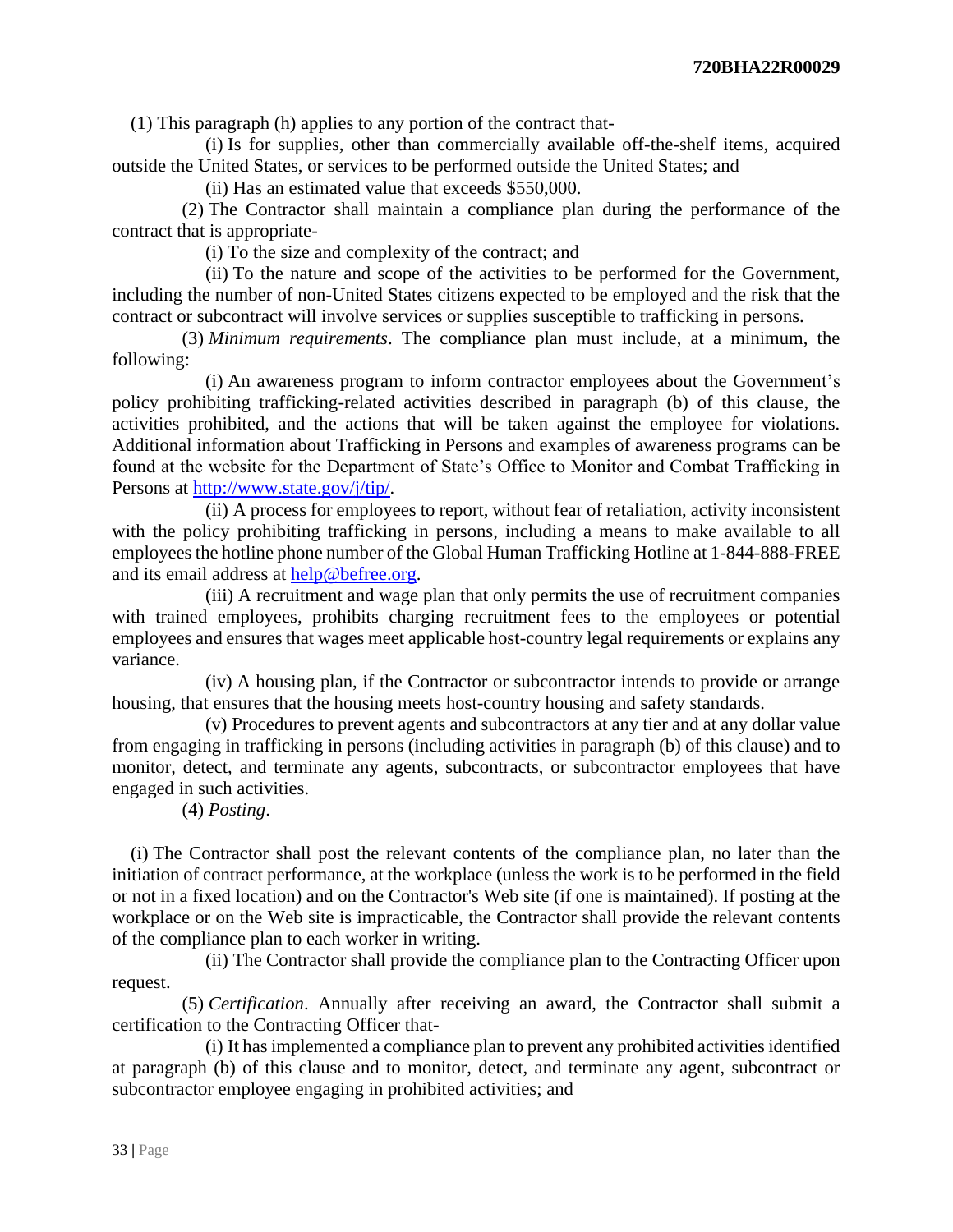(ii) After having conducted due diligence, either-

 (A) To the best of the Contractor's knowledge and belief, neither it nor any of its agents, subcontractors, or their agents is engaged in any such activities; or

 (B) If abuses relating to any of the prohibited activities identified in paragraph (b) of this clause have been found, the Contractor or subcontractor has taken the appropriate remedial and referral actions.

(i) *Subcontracts*.

(1) The Contractor shall include the substance of this clause, including this paragraph (i), in all subcontracts and in all contracts with agents. The requirements in paragraph (h) of this clause apply only to any portion of the subcontract that-

 (i) Is for supplies, other than commercially available off-the-shelf items, acquired outside the United States, or services to be performed outside the United States; and

(ii) Has an estimated value that exceeds \$550,000.

 (2) If any subcontractor is required by this clause to submit a certification, the Contractor shall require submission prior to the award of the subcontract and annually thereafter. The certification shall cover the items in paragraph (h)(5) of this clause.

(End of Clause)